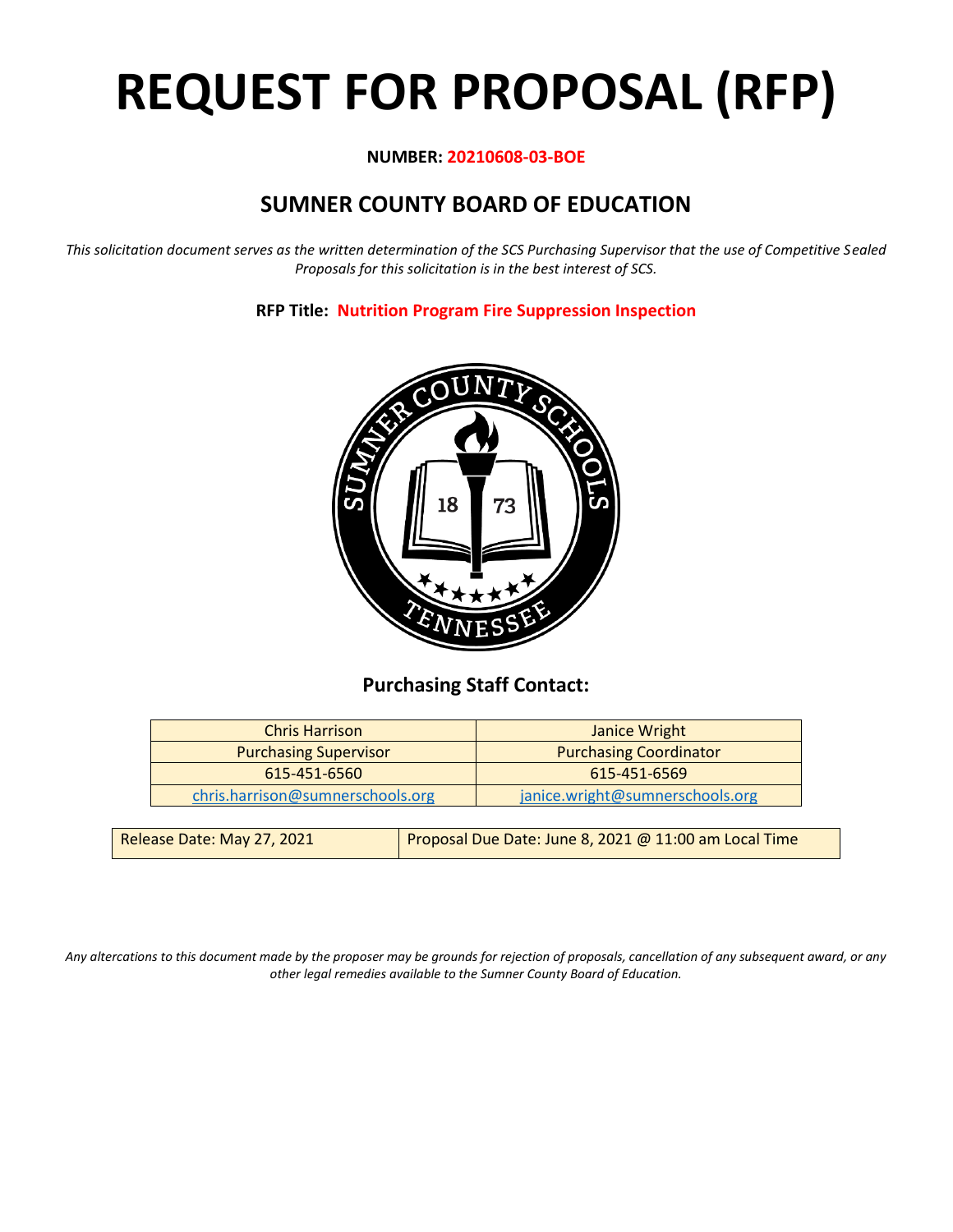# **NOTICE TO PROPOSERS**

There may be one or more amendments to this RFP. In order to receive communication for any such amendments issued specifically to this RFP, the proposer must provide a Notice of Intent to Propose to the Sumner County Board of Education (SCS) Purchasing Department. The proposer must utilize this form when submitting notice. The notice may be sent by email to: Purchasing Office, purchasing@sumnerschools.org. SCS will send amendments only to those proposers which complete and return this information in a timely manner.

| <b>RFP Number:</b>      | 20210608-03-BOE Nutrition Program Fire Suppression Inspection |
|-------------------------|---------------------------------------------------------------|
| Company Name:           |                                                               |
| <b>Mailing Address:</b> |                                                               |
|                         |                                                               |
|                         |                                                               |
| Phone Number:           |                                                               |
| <b>Contact Person:</b>  |                                                               |
| Email Address:          |                                                               |
|                         |                                                               |
| Authorized Signature    |                                                               |
| <b>Printed Name</b>     |                                                               |
| Date                    |                                                               |

Emailed amendments will be sent in a Microsoft Word (Office for Windows) or Portable Document Format (pdf) format. Any alterations to the document made by the proposer may be grounds for rejection of proposal, cancellation of any subsequent award or any other legal remedies available to the Sumner County Board of Education.

Amendments will also be posted on the SCS website **https://sumnerschools.org/index.php/current-bids-and-rfps** and attached to the solicitation listing as a PDF or WORD file. Check the particular solicitation on the Current Bids and RFPs webpage for any posted amendments.

By completing and returning this form, the Proposer has expressed its intent to provide a proposal for **20210608-03-BOE Nutrition Program Fire Suppression Inspection**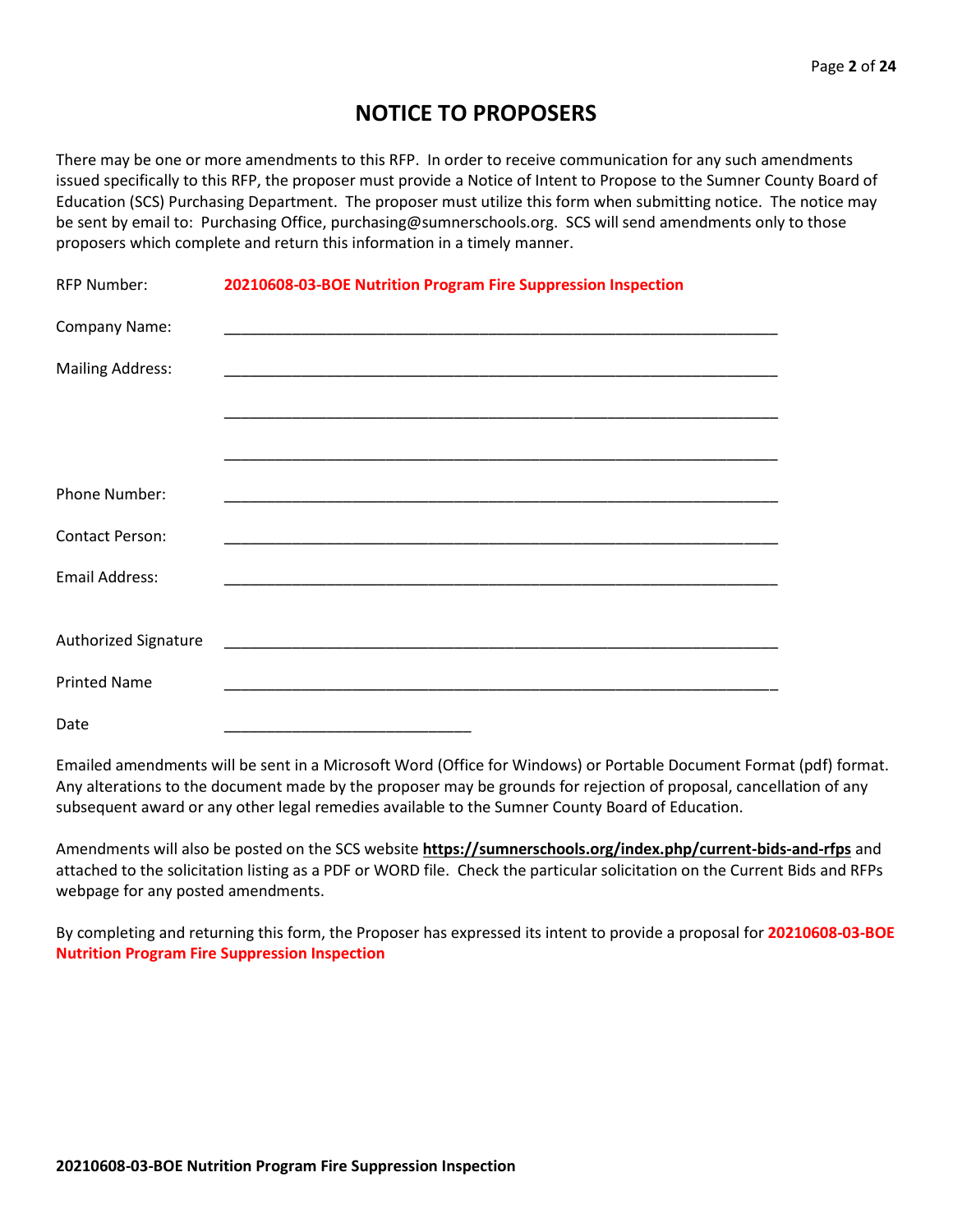# **TABLE OF CONTENTS**

- 1. Introduction/Overview
	- 1.1. Purpose
	- 1.2. Contact Information
- 2. Requirements
	- 2.1. Scope of Work/Specifications
	- 2.2. Contactor Obligations
- 3. Source Selection and Contract Award
- 4. Schedule of Events
- 5. Instructions for Proposal
	- 5.1. Required Forms
	- 5.2. New Vendors
	- 5.3. Acknowledgement of Insurance Requirements
	- 5.4. Clarification and Interpretation of RFP
	- 5.5. Proposal Package
	- 5.6. Delivery of Proposals
	- 5.7. Evaluation of Proposals
	- 5.8. Request for Clarification of Proposals
	- 5.9. Protests
- 6. Attachments
	- 6.1. Contact Information
	- 6.2. Bid Form/Certification
	- 6.3. References
	- 6.4. Certification of Non-Collusion & Debarment or Suspension
	- 6.5. Attestation Re Personnel
	- 6.6. Drug Free Workplace Affidavit
	- 6.7. IRS Form W-9
		- \**An online, fillable version can be found at https://www.irs.gov/pub/irs-pdf/fw9.pdf*
	- 6.8. Standard Terms & Conditions
	- 6.9. Vendor Checklist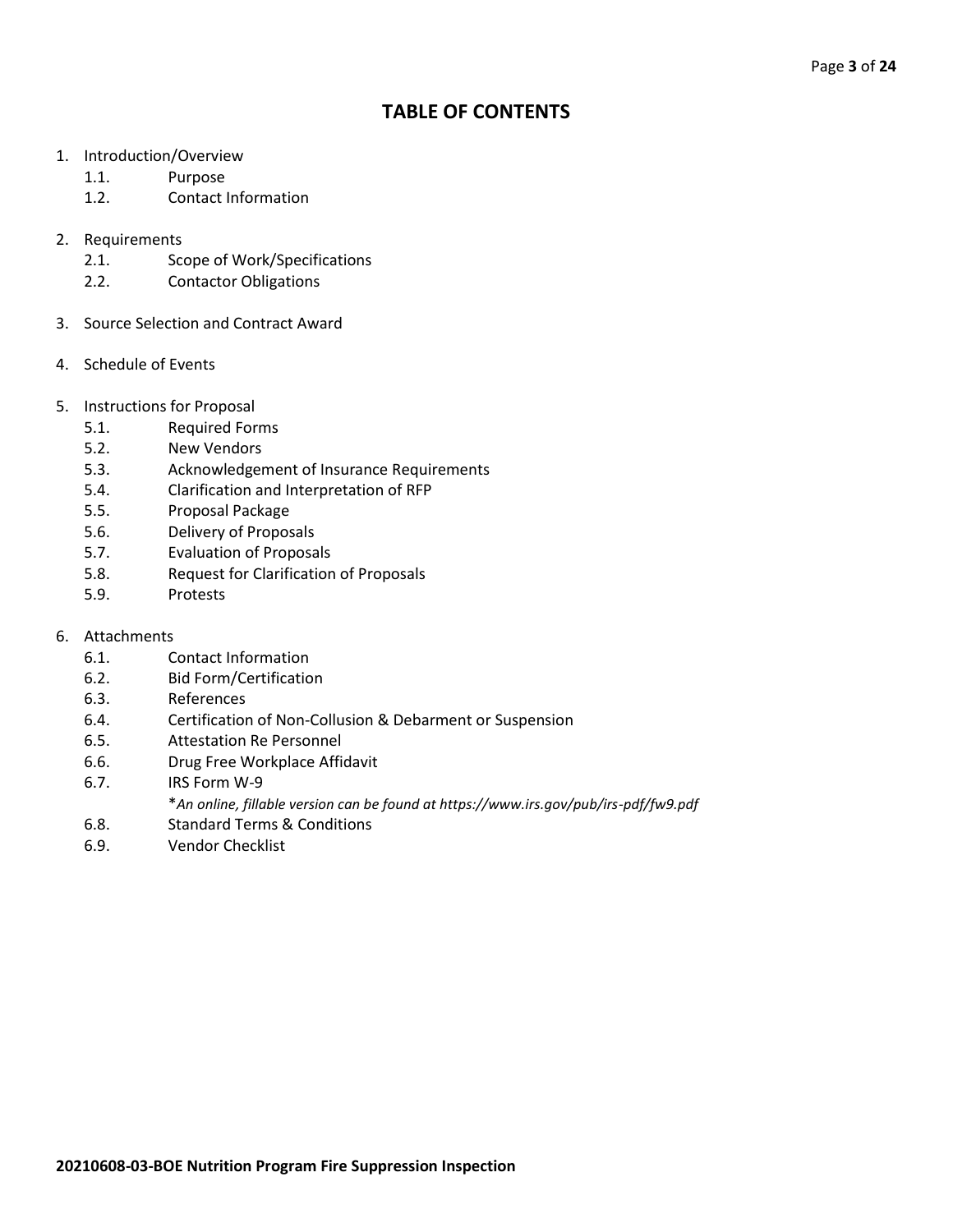#### 1. Introduction/Overview

### 1.1. Purpose

The Sumner County Board of Education (SCS) is requesting sealed proposals for BLANK as specified herein.

#### 1.2. Contact Information

Unauthorized contact regarding this RFP with employees or officials of SCS other than the Purchasing Supervisor named below may result in disqualification from this procurement process.

Interested parties must direct all communication regarding this RFP to the Purchasing Supervisor, who is SCSs only official point of contact for this RFP.

| <b>RFP Procedures</b>            |
|----------------------------------|
| Chris Harrison                   |
| <b>Purchasing Supervisor</b>     |
| 1500 Airport Road                |
| Gallatin, TN 37066               |
| chris.harrison@sumnerschools.org |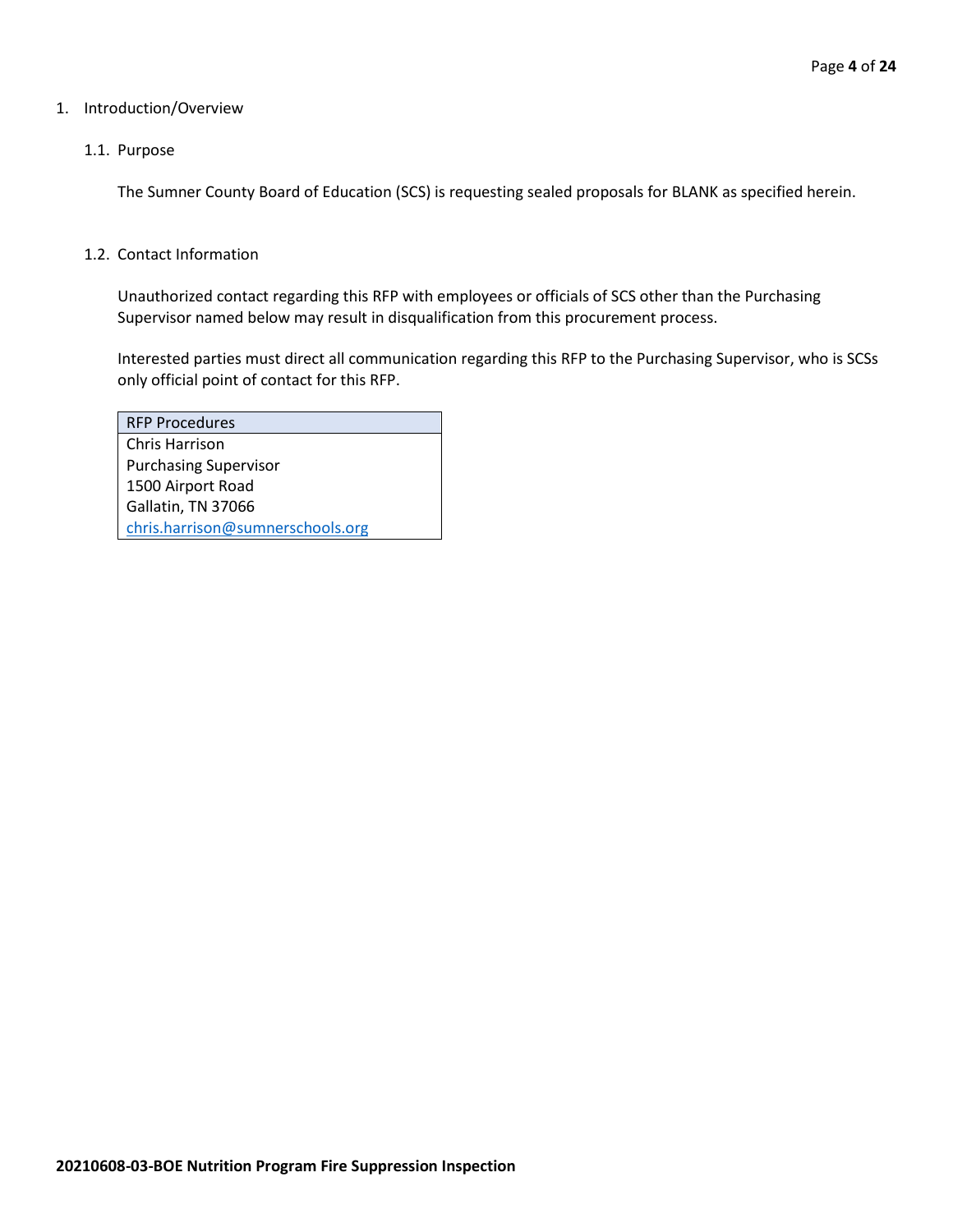# 2. Requirements

# 2.1. Scope of Work / Specifications

The Sumner County Board of Education is soliciting responses for the inspection of the fire suppression systems located in the Nutrition Program kitchens located throughout the District. There are currently 48 locations to be inspected with additional locations to be added when completed. SCS uses the following systems: Ansul, Protex, Range Guard, Pryo Chem and Amerex Zone Defense. The Contractor shall perform all tasks necessary for the proper inspection of the fire suppression system in accordance to all applicable NFPA, Federal, State, OSHA and Local Authority having jurisdiction Standards, Regulations, Codes and Requirements.

The inspections are to be completed twice per school year (July 1 – June 30). The first inspection is to be completed during the last two weeks of July and the first week of August. The second inspection within the school year.

COMPLIANCE ENGINE REPORTS: The Contractor is required to upload inspection reports to the Compliance Engine within seven (7) days of completion of the inspection. Failure to complete the upload will result in contract termination. No Exceptions.

Required service work, other than inspection, must be coordinated with and approved by the Supervisor of School Nutrition, Jennefer Smart, at (615) 451-5217 or [Jennefer.smart@sumnerschools.org.](mailto:Jennefer.smart@sumnerschools.org)

Contract Term: July 1, 2021 – June 30, 2021

• SCS reserves the right to extend the contract for an additional four, one-year terms. At contract renewal, the contractor may submit a request for price increase. All extensions are subject to approval by both parties.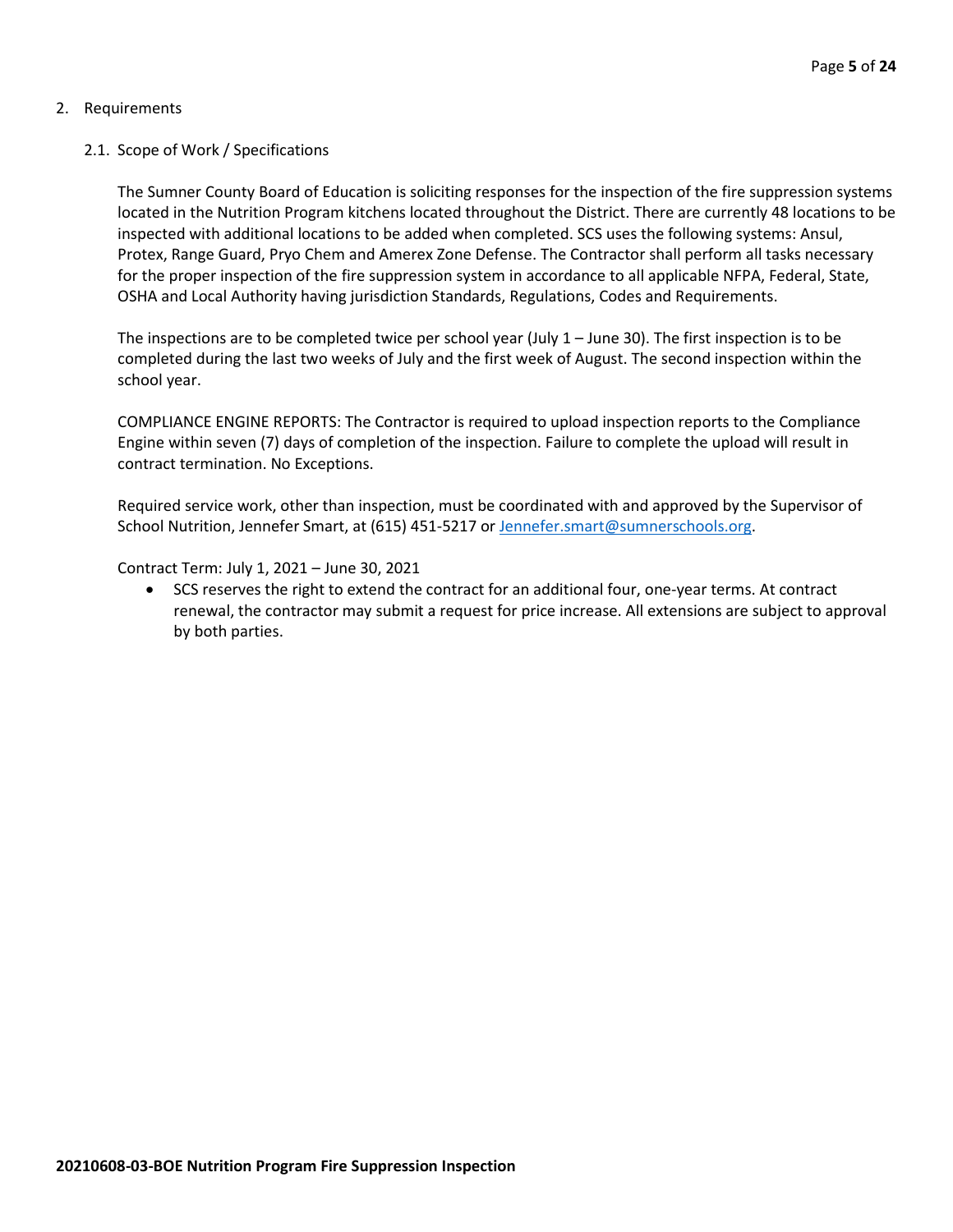| <b>SCHOOL</b>                 | <b>SYSTEM &amp; QUANTITY</b> | <b>SCHOOL</b>                       | <b>SYSTEM &amp; QUANTITY</b> |
|-------------------------------|------------------------------|-------------------------------------|------------------------------|
| Jack Anderson Elementary      | Pyro Chem                    | Indian Lake Elementary              | Range Guard                  |
| 250 Shutes Lane               | PLC-3.5,3.5,2.4              | 505 Indian Lake Road                | <b>RG 4.0</b>                |
| Hendersonville, TN 37075      | 1                            | Hendersonville, TN                  | $\overline{2}$               |
| <b>Beech Elementary</b>       | Pyro Chem                    | J.W. Wiseman Elementary             | Protex L6000                 |
| 3120 Long Hollow Pike         | $PLC - 4.6$                  | 922 South Broadway                  | 5.5                          |
| Hendersonville, TN 37075      | 1                            | Portland, TN 37148                  | $\mathbf{1}$                 |
| Beech High Annex              | Protex 2000                  | Knox Doss Middle                    | Pryo Chem                    |
| 3140 Long Hollow Pike         | $L$ 3.5, 2.4                 | 1338 Drakes Creek Road              |                              |
| Hendersonville, TN 37075      | 1                            | Hendersonville, TN 37075            |                              |
| <b>Beech High</b>             | Range Guard                  | Lakeside Park Elementary            | Range Guard                  |
| 3126 Long Hollow Pike         | 6.0                          | 2047 Dolphus Drive                  | $RG - 4$                     |
| Hendersonville, TN 37075      | 1                            | Hendersonville, TN 37075            | $\mathbf{1}$                 |
| <b>Benny Bills Elementary</b> | Protex                       | <b>Madison Creek Elementary</b>     | PryoChem                     |
| 1030 Union School Road        | PCL-4.6.4.6                  | 1040 Madison Creek Road             | PCL-3.5,3.5,2.4              |
| Gallatin, TN 37066            | 1                            | Goodlettsville, TN 37072            | $\mathbf{1}$                 |
| <b>Bethpage Elementary</b>    | Ansul                        | Merrol Hyde Magnet                  | Range Guard                  |
| 420 Old Highway 31E           | R102-3                       | 128 Township Drive                  | 4.0,4.0                      |
| Bethpage, TN 37022            | 1                            | Hendersonville, TN 37075            | 1                            |
| <b>Clyde Riggs Elementary</b> | Protex                       | Millersville Elementary             | <b>Protex PCL</b>            |
| 211 Fountain Head Road        | L 3500, L 2400               | 1248 Louisville Hwy.                | L 3000                       |
| Portland, TN 37148            | 1                            | Goodlettsville, TN 37072            | $\mathbf{1}$                 |
| <b>Gallatin High</b>          | Protex                       | Nannie Berry Elementary             | Ansul                        |
| 700 Dan Herron Drive          | L 5500, 2400                 | 138 Indian Lake Road                | R102-3-3                     |
| Gallatin, TN 37066            | 1                            | Hendersonville, TN 37075            | $\mathbf{1}$                 |
| Gene Brown Elementary         | Ansul                        | North Sumner Elementary             | Ansul                        |
| 115 Gail Drive                |                              | 1485 North Sumner Road              | R102-3-3                     |
| Hendersonville, TN 37075      |                              | Bethpage, TN 37022                  | 1                            |
| <b>Guild Elementary</b>       | Range Guard                  | <b>Oakmont Elementary</b>           | Protex 200II                 |
| 1018 South Water Avenue       | RG <sub>4</sub>              | 3323 Highway 76                     |                              |
| Gallatin, TN 37066            | 1                            | Cottontown, TN 37048                | 1                            |
| H.B. Williams Elementary      | Pyro Chem                    | <b>Portland Gateview Elementary</b> | Zone Defense                 |
| 115 South Palmers Chapel Rd.  | PCL 4.6,4.6                  | 1098 Gateview Drive                 |                              |
| White House, TN 37188         | $\mathbf{1}$                 | Portland, TN 37148                  |                              |
| Hendersonville High           | Ansul                        | <b>Portland East Middle</b>         | Protex II                    |
| 123 Cherokee Road             | R102-3-3-3                   | 604 South Broadway                  | L 6000                       |
| Hendersonville, TN 37075      | 1                            | Portland, TN 37148                  | 1                            |
| <b>Howard Elementary</b>      | Range Guard                  | <b>Portland West Middle</b>         | Zone Defense                 |
| 805 Long Hollow Pike          | <b>RG 2.5</b>                | 110 Nolan Private Drive             |                              |
| Gallatin, TN 37066            | $\overline{2}$               | Portland, TN 37148                  |                              |
|                               |                              |                                     |                              |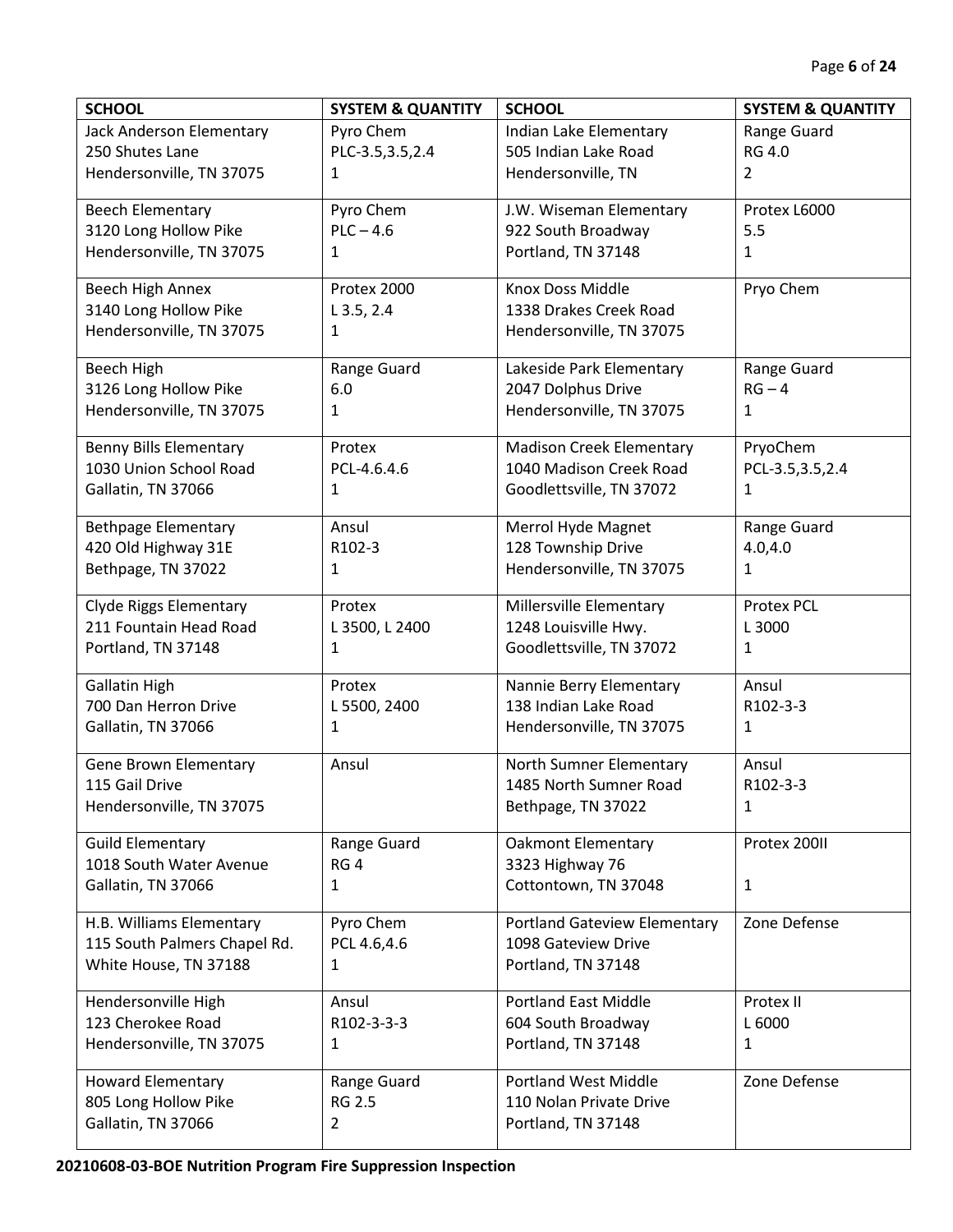| <b>SCHOOL</b>                  | <b>SYSTEM &amp; QUANTITY</b> | <b>SCHOOL</b>                    | <b>SYSTEM &amp; QUANTITY</b> |
|--------------------------------|------------------------------|----------------------------------|------------------------------|
| Portland High                  | Pyro Chem                    | <b>Watt Hardison Elementary</b>  | Range Guard                  |
| 600 College Street             | PCL 3.5, 2.4, 2.4            | 300 Gibson Street                | <b>RG 4.0</b>                |
| Portland, TN 37148             | 1                            | Portland, TN 37148               | 1                            |
| R.T. Fisher Alternative        | Range Guard                  | <b>Westmoreland Elementary</b>   | Ansul                        |
| 455 North Boyers Street        | <b>RG 4.0</b>                | 4178 Hawkins Drive               |                              |
| Gallatin, TN 37066             | 1                            | Westmoreland, TN 37186           |                              |
| Robert Ellis Middle            | Ansul                        | <b>Westmoreland Middle</b>       | Protex                       |
| 100 Indian Lake Road           | R102-3                       | 4128 Hawkins Drive               |                              |
| Hendersonville, TN 37075       | 3                            | Westmoreland, TN 37186           | 1                            |
| <b>Rucker Stewart Middle</b>   | Protex                       | <b>Westmoreland High</b>         | Pyro Chem                    |
| 350 Hancock Street             | <b>PCL 3.5</b>               | 4300 Hawkins Drive               | PCL-4.6, 4.6                 |
| Gallatin, TN 37066             | 1                            | Westmoreland, TN 37186           | 1                            |
| <b>Shafer Middle</b>           | Protex                       | White House Middle               | Ansul                        |
| 240 Albert Gallatin Blvd.      | PCL-3.5, 3.5                 | 2020 Highway 31W                 | R103-3-3-3-1.5               |
| Gallatin, TN 37066             | 1                            | White House, TN 37188            | 1                            |
| <b>Station Camp Elementary</b> | Amerex Zone                  | White House High Annex           | Pryo Chem                    |
| 1020 Bison Trail               | 375x7                        | 111 Meadow Road                  | <b>PCL-3.5</b>               |
| Gallatin, TN 37066             | 2                            | White House, TN 37188            | 1                            |
| <b>Station Camp Middle</b>     | Pyro Chem                    | White House High                 | Ansul                        |
| 281 Big Station Camp Blvd.     | PCL 4.6,3.0                  | 508 Tyree Springs Road           | R102-3-3                     |
| Gallatin, TN 37066             | 2                            | White House, TN 37188            | $\mathbf{1}$                 |
| <b>Station Camp High</b>       | Ansul                        | George Whitten Elementary        | Protex L 5500                |
| 1040 Bison Trail               | R102-3-3-3-3-3               | 140 Scotch Street                | <b>PCL-5.5</b>               |
| Gallatin, TN 37066             | 1                            | Hendersonville, TN 37075         | 1                            |
| T.W. Hunter Middle             | Amerex KP                    | <b>William Burrus Elementary</b> |                              |
| 2101 New Hope Road             | 375, 375                     | 1336 Drakes Creek Road           |                              |
| Hendersonville, TN 37075       | 1                            | Hendersonville, TN 37075         |                              |
| <b>Union Elementary</b>        | Pyro Chem                    | Gallatin High - Culinary         | Ansul R-102                  |
| 516 Carson Street              | PCL-3.5-1                    | 700 Dan Herron Drive             | Wet Chemical                 |
| Gallatin, TN 37066             | 1                            | Gallatin, TN 37066               |                              |
| V.G. Hawkins Middle            | Protex L 4600                |                                  |                              |
| 487-A Walton Ferry Road        | $L-3.5, 3.5, 3.5$            |                                  |                              |
| Hendersonville, TN 37075       | 1                            |                                  |                              |
| Vena Stuart Elementary         | Pyro Chem                    |                                  |                              |
| 780 Hart Street                | 2.4, 3.5, 3.5                |                                  |                              |
| Gallatin, TN 37066             | 1                            |                                  |                              |
| <b>Walton Ferry Elementary</b> | Range Guard                  |                                  |                              |
| 732 Walton Ferry Road          | <b>RG 2.5</b>                |                                  |                              |
| Hendersonville, TN 37075       | 1                            |                                  |                              |
|                                |                              |                                  |                              |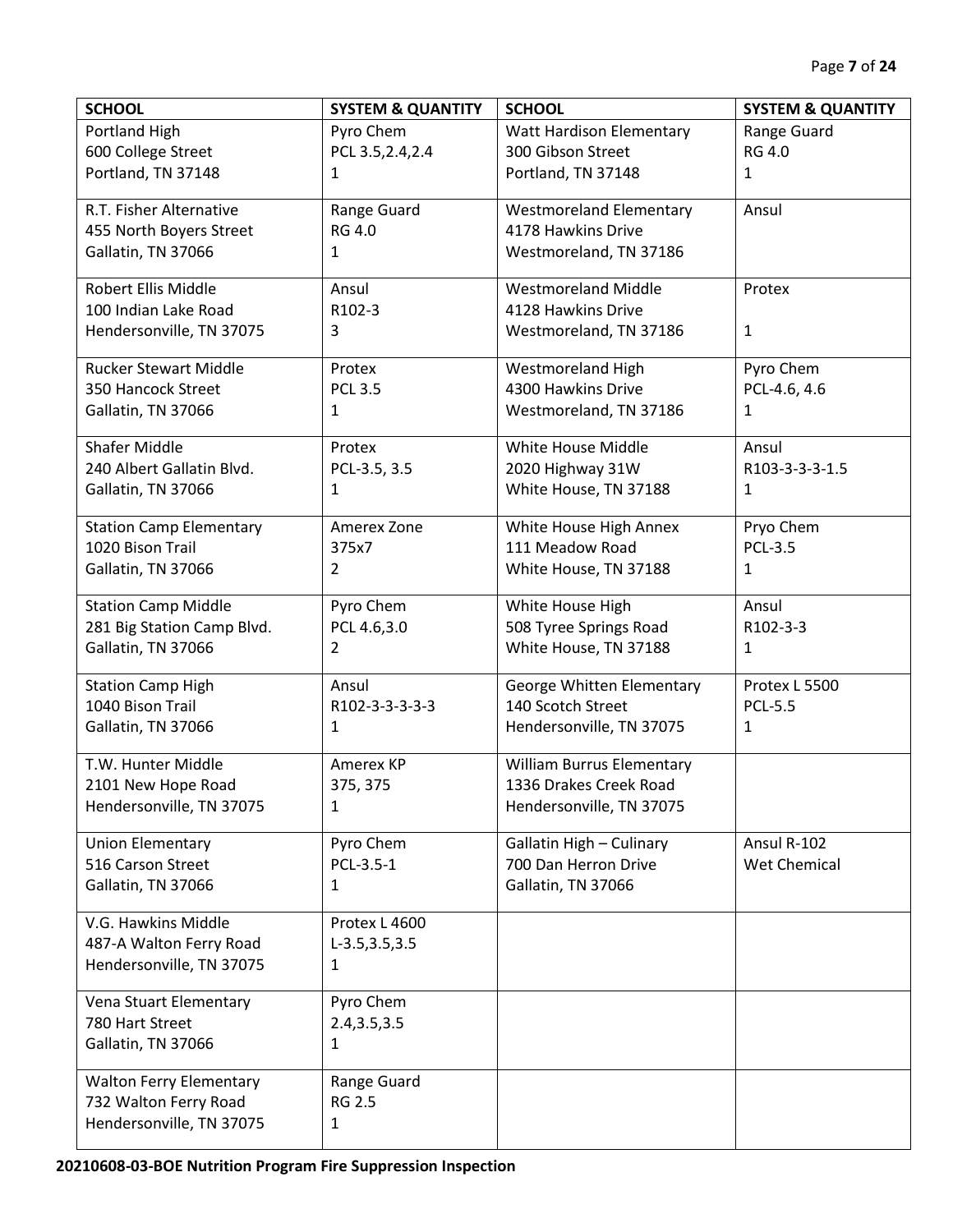# 2.2. Standard Contractor Obligations

- Shall provide and obtain all necessary materials, equipment and labor to perform all items listed in the Scope of Work.
- Shall provide and obtain all necessary permits and schedule all necessary inspections with Local, County, etc. agencies as required by law.
- Shall dispose of all generated waste materials in compliance with all Local, State and Federal guidelines, regulations and requirements.
- Shall have property trained and experienced staff to facilitate the services specified in the Scope of Work. If applicable, the Contractor shall provide documentation that staff has received the manufacturers' certification to complete the services specified in the Statement of Work.

# 3. Source Selection and Contract Award

- Award(s), if made, will be made to the Responsive and Responsible proposer(s) whose proposal is most advantageous to SCS, taking into consideration price and the other evaluation criteria set forth in the RFP.
	- o General Criteria to be determined "Responsive"
		- Does the proposal include all required information, included completed attachment forms and affidavits?
		- Was the proposal delivered on or before the stated deadline? Did it include the required number of copies (hard & electronic)?
	- o General Criteria to be determined "Responsible"
		- Does the Proposer demonstrate an understanding of SCSs needs and proposed approach to the project?
		- Does the Proposer possess the ability, capacity, skill and financial resources to provide the service?
		- Can the Proposer take upon itself the responsibilities set forth in the RFP and produce the required outcomes in a timely fashion?
		- Does the Proposer have the character, integrity, reputation, judgement, experience and efficiency required for the project?
- SCS reserves the right to enter into discussions with Proposers which have submitted proposals determined to be reasonably like of being considered for selection to assure a full understanding of and responsiveness to the RFP requirements. Every effort shall be afforded to assure fair and equal treatment with respect to the opportunity for discussion and/or revision of their respective proposals.
- Upon mutual agreement by both parties, SCS shall grant the right to extend the terms, conditions and prices of contract(s) awarded from this RFP to other Institutions (such as State, Local and/or Public Agencies) who express an interest in participating in any contract that results from this RFP. Each of the "piggyback" Institutions will issue their own purchasing documents for purchase of the goods/services. Proposer agrees that SCS shall bear no responsibility or liability for any agreements between Proposer and the other Institution(s) who desire to exercise this option.

#### **20210608-03-BOE Nutrition Program Fire Suppression Inspection**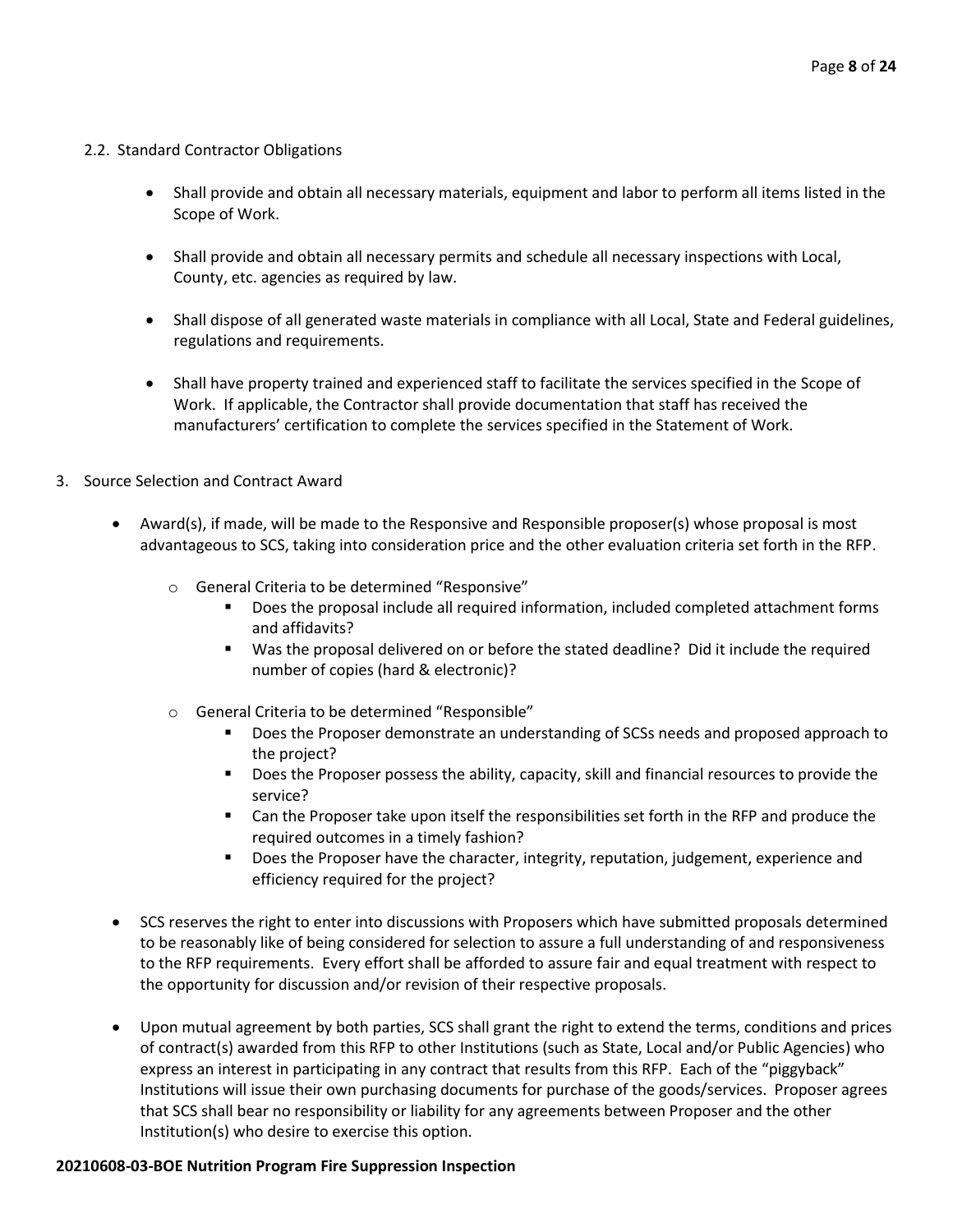- Contractors awarded construction projects for the improvement of real property will be required to provide the following:
	- o Signed AIA Document
	- o Retainage Account Agreement & Evidence of Open Account (per Tenn. Code Ann. § 66-34-104)
	- o Payment and Performance Bonds
	- o Certificate of Liability Insurance
	- o Sumner County Business License
	- o Current Copy of W9
- 4. Schedule of Events

| <b>RFP Issued</b>              | May 27, 2021                         |
|--------------------------------|--------------------------------------|
| <b>RFP Submission DEADLINE</b> | June 8, 2021 @ $11:00$ am Local Time |

5. Instructions for Proposal

### 5.1. Required Forms

- Proposer must complete and submit the Attachments in Section 6. Attachments may be omitted depending on the RFP requirements. Refer to the Table of Contents for omitted Attachments.
- Evidence of a valid State of Tennessee Business License and/or Sumner County Business License.
- For all vendors with annual purchases in excess of \$50,000; a Sumner County Business License must be on file with the SCS Finance Department. Evidence of the license must be provided within ten (10) working days following notification of award; otherwise, SCS may rescind its acceptance of the Proposer's proposal.
- Copy of State of Tennessee License (if applicable) in respective field.
- If applicable, the Proposer must include a copy of the contract(s) the Proposer will submit to be signed.

# 5.2. New Vendors

- To comply with Internal Revenue Service requirements, all vendors who perform any type of service are required to have a current IRS Form W-9 on file with the SCS Finance Department. It is a mandatory requirement to complete the IRS Form W-9 (Attachment 6.9) included in this RFP.
- To comply with the **Tennessee Lawful Employment Act (50-1-702 and 50-1-703)**, non-employees (individuals paid directly by the employer in exchange for the individual's labor or services) must have on file one (1) of the following documents:
	- o A valid Tennessee driver's license or photo identification;
	- $\circ$  A valid driver's license or photo identification from another state where the license requirements are at least as strict as those in Tennessee;
	- o A birth certificate issued by a U.S. state, jurisdiction or territory;
	- o A U.S. government issued certified birth certificate;
	- o A valid, unexpired U.S. passport;
	- o A U.S. certificate of birth abroad (DS-1350 or FS-545)
	- o A report of birth abroad of a U.S. citizen (FS-240);

#### **20210608-03-BOE Nutrition Program Fire Suppression Inspection**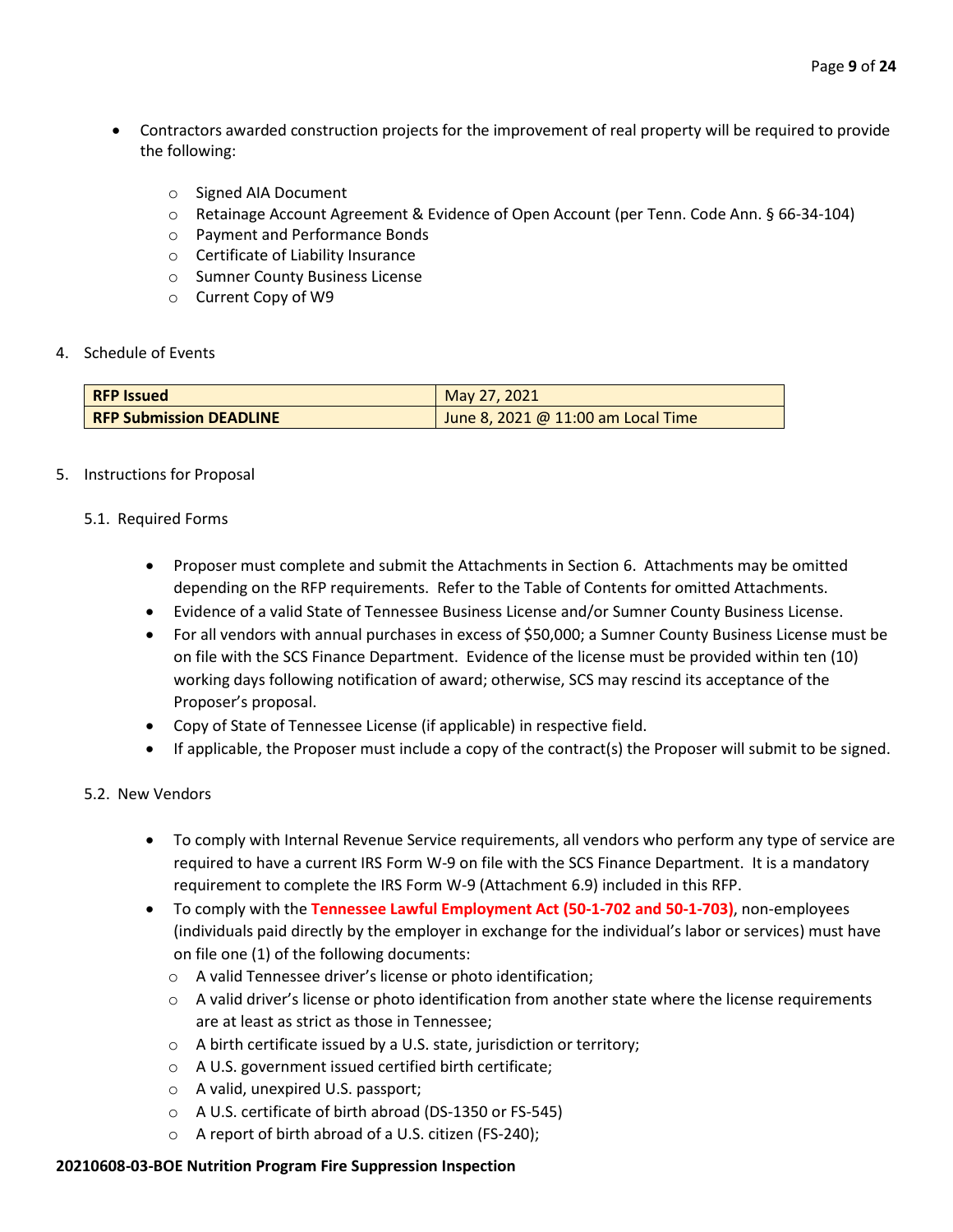- o A certificate of citizenship (N560 or N561);
- o A certificate of naturalization (N550, N570 or N578);
- o A U.S citizen identification card (I-197 or I-179); or
- $\circ$  Valid alien registration documentation or other proof of current immigration registration recognized by the United States Department of Homeland Security that contains the individual's complete legal name and current alien admission number or alien file number (or numbers if the individual has more than one number).
- 5.3. Acknowledgement of Insurance Requirements

By submitting a proposal, Proposer acknowledges that it has read and understands the insurance requirements for the proposal. The Proposer who may have employees, contractors, subcontractors or agents working on SCS properties shall carry current certificates for general and professional liability insurance and for workers' compensation as indicated below. The owner or Principal of each Proposer must also be insured by workers' compensation if they perform any of the services on SCS properties. There will be no exceptions to the insurance requirement. Proposer also understands that the evidence of required insurance must be submitted within fifteen (15) working days following notification of its offer being accepted; otherwise, SCS may rescind its acceptance of the Proposers proposal.

# • **General Liability**

|  | <b>General Aggregate</b> | \$2,000,000 |
|--|--------------------------|-------------|
|  | Each Occurrence          | \$1,000,000 |

# • **Workers Compensation**

| <b>Workers Compensation</b> | <b>Tennessee Statutory Limits</b> |
|-----------------------------|-----------------------------------|
| <b>Employer's Liability</b> | \$500,000                         |

#### 5.4. Clarification and Interpretation of RFP

The words "must" and "shall" in the RFP indicate mandatory requirements. Taking exception to any mandatory requirement shall be considered grounds for rejection. There are other requirements that SCS considers important but not mandatory. It is important to respond in a concise manner to each section and submit an itemized list of all exceptions.

#### 5.5. Proposal Package

The package containing the proposal must be sealed and clearly marked on the outside of the package:

# **"20210608-03-BOE Nutrition Program Fire Suppression Inspection" DO NOT OPEN**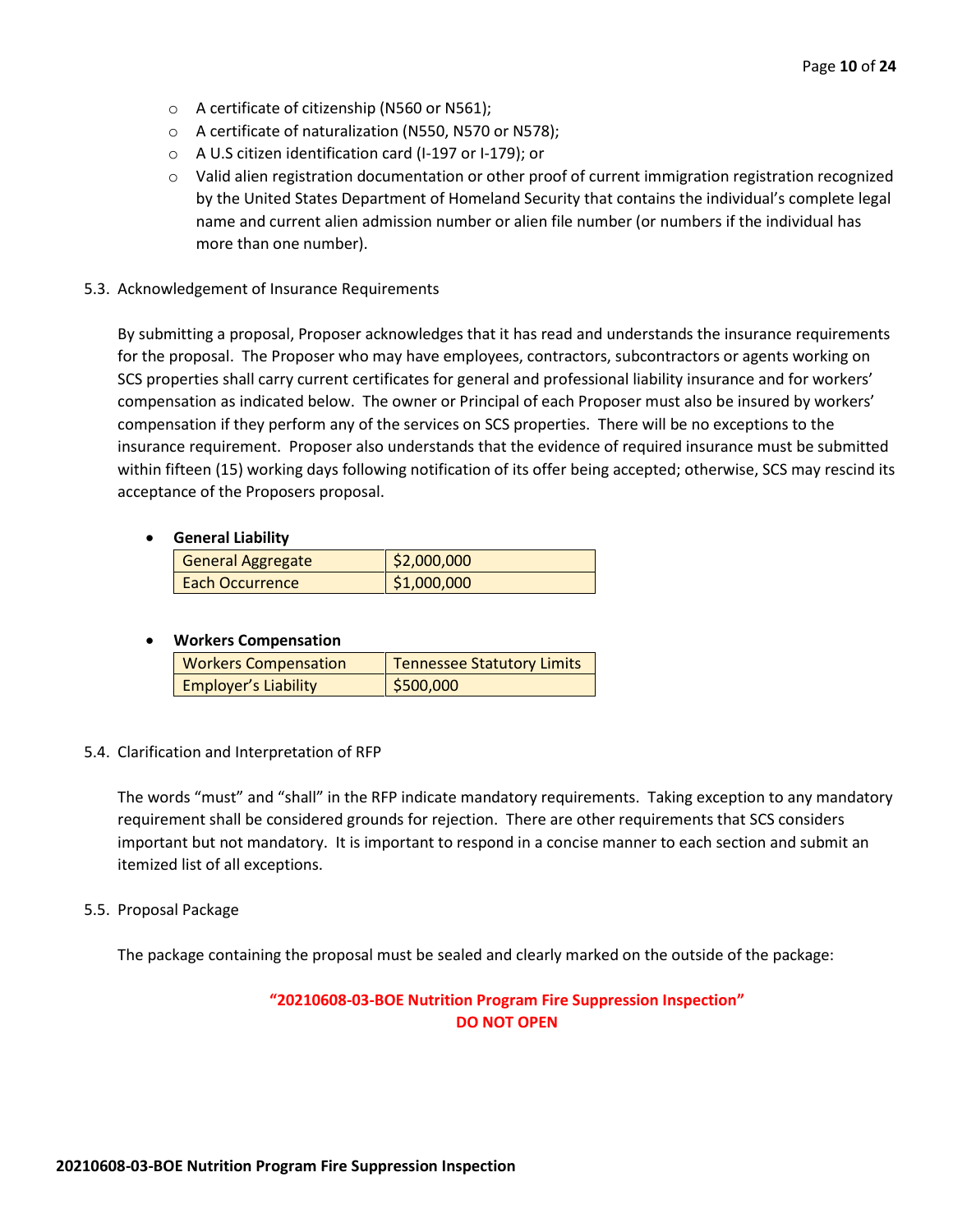All sealed proposals packages must include all of the following. Any sealed proposals are subject to rejection as non-conforming if any applicable item is not included.

- One (1) Complete Original
- Original Signature on Original Proposal. NO copied or digital signatures.

The outside of the proposal package must be labeled as follows (if applicable) per **T.C.A § 62-6-119**:

- 1. The name, license number, expiration date thereof, and license classification of the contractor applying to bid for the prime contract;
- 2. The name, license number, expiration date thereof, and license classification of the contractor applying to bid for the masonry contract where the total cost of the materials and labor for the masonry portion of the construction project exceeds one hundred thousand dollars (\$100,000);
- 3. The name, license number, expiration date thereof, and license classification of the contractor applying to bid for the electrical, plumbing, heating, ventilation, or air conditioning contracts except when such contractor's portion of the construction project is less than twenty-five thousand dollars (\$25,000);
- 4. For each vertical closed loop geothermal heating and cooling project, the company name, department of environment and conservation license number, classification (G, L or G,L) and the expiration date, except when the geothermal portion of the construction project is in an amount less than twenty-five thousand dollars (\$25,000);
- 5. Prime contractor bidders who are to perform the masonry portion of the construction project which exceeds one hundred thousand dollars (\$100,000), materials and labor, the electrical, plumbing, heating, ventilation or air conditioning or the geothermal heating and cooling must be so designated; and
- 6. Only one (1) contractor in each of the classifications listed above shall be written on the bid envelope.

Failure of any bidder to furnish the required information shall void such bid and such bid shall not be considered.

# 5.6. Delivery of Proposals

Sealed proposals will be accepted until **June 8, 2021 @ 11:00 am Local Time**. Proposals received after that time will be deemed invalid. Vendors mailing proposal packages must allow sufficient time to ensure receipt of their package by the time specified. SCS shall not accept proposals via electronic transmission such as email, fax, etc. There will be no exceptions. Proposals will be opened and read aloud. The reading of the bids will begin at **11:00 am Local Time**.

Due to the nature of deliveries to the SCS Support Services Facility by carriers such as UPS, FedEx and such like; the proposal package will be accepted if the date and time on the delivery confirmation are indicated to be on or before the Proposal Deadline.

| Delivery Address: | Sumner County Board of Education |  |
|-------------------|----------------------------------|--|
|                   | Attn: Purchasing Supervisor      |  |
|                   | 1500 Airport Road                |  |
|                   | Gallatin, TN 37066               |  |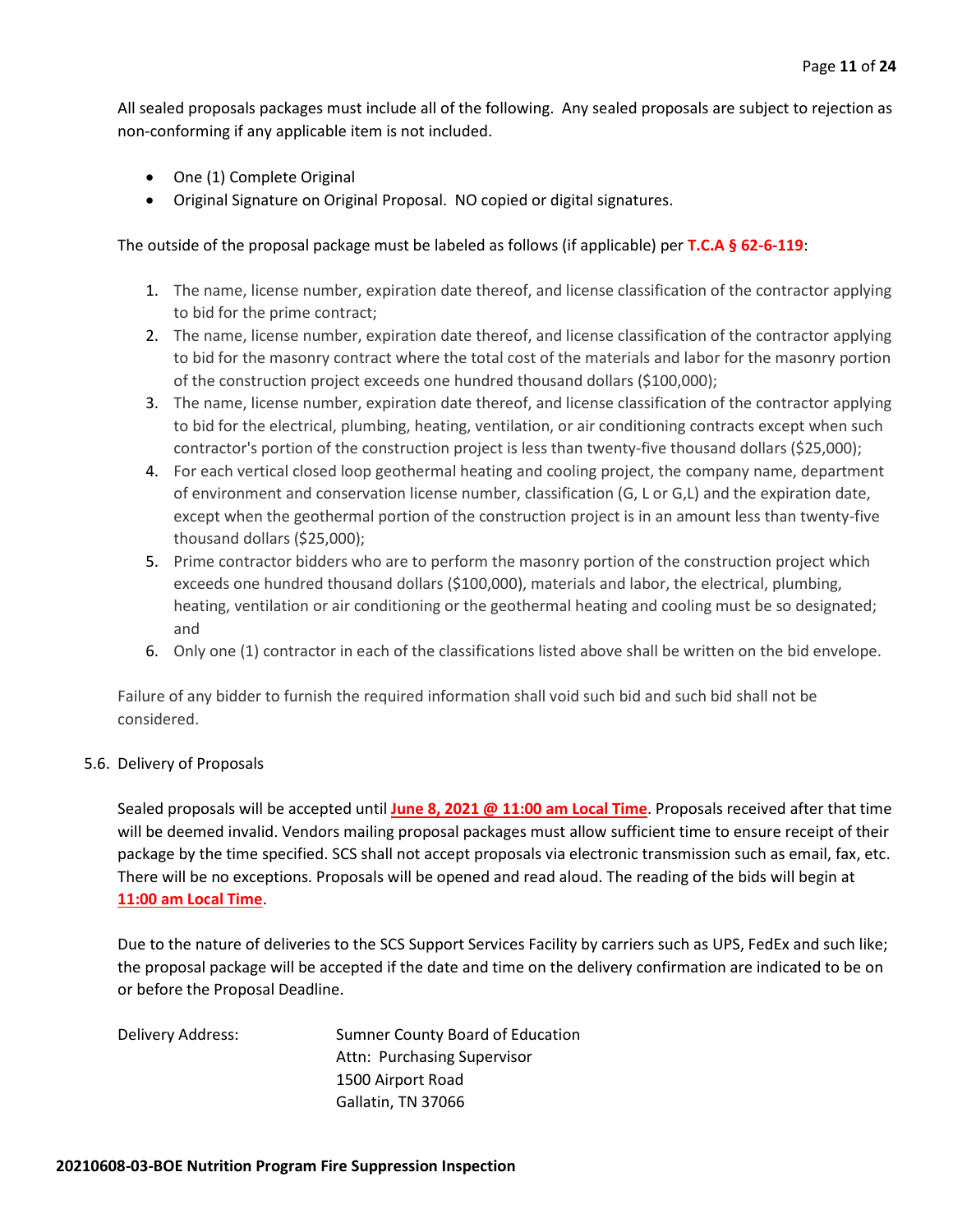## 5.7. Evaluation of Proposals

The SCS Purchasing Supervisor will first examine the proposals to reject those that are clearly non-responsive to the stated requirements. Proposers who are determined to be non-responsive and/or non-responsible will be notified of this determination.

The evaluation process will include the following factors:

- Company Experience and Qualifications
	- o The nature and scope of the Proposers business.
	- $\circ$  The number of years the Proposer has been licensed to do business.
	- $\circ$  The number of years the Proposer has been providing the requested services.
	- o How many similarly sized or larger K-12 clients have you contract with?
- Compensation/Price Data
	- o Address all costs associated with performance of the contracted services.
- Past Performance and References
	- $\circ$  Provided a minimum of three (3) client references for similar projects in size and scope successfully completed by Proposer within the last three (3) years. Attachment 6.3.
	- $\circ$  SCS may also consider other sources of pertinent past performance information, including the districts own experience with the Proposer.
- 5.8. Request for Clarification of Proposals

Requests for clarification of proposals shall be distributed by the Purchasing Supervisor in writing (or email).

## 5.9. Protests

In the event that any interested party finds any part of the listed specifications, terms or conditions to be discrepant, incomplete or otherwise questionable in any respect; it shall be the responsibility of the concerned party to notify the SCS Purchasing Office of such matters immediately upon receipt of the RFP. All notifications must be sent to the Purchasing Supervisor via email at [purchasing@sumnerschools.org.](mailto:purchasing@sumnerschools.org)

Any actual or prospective Proposer who is aggrieved in connection with the RFP or award of a contract may protest to the Purchasing Supervisor and/or the Sumner County Board of Education at its regularly scheduled meeting.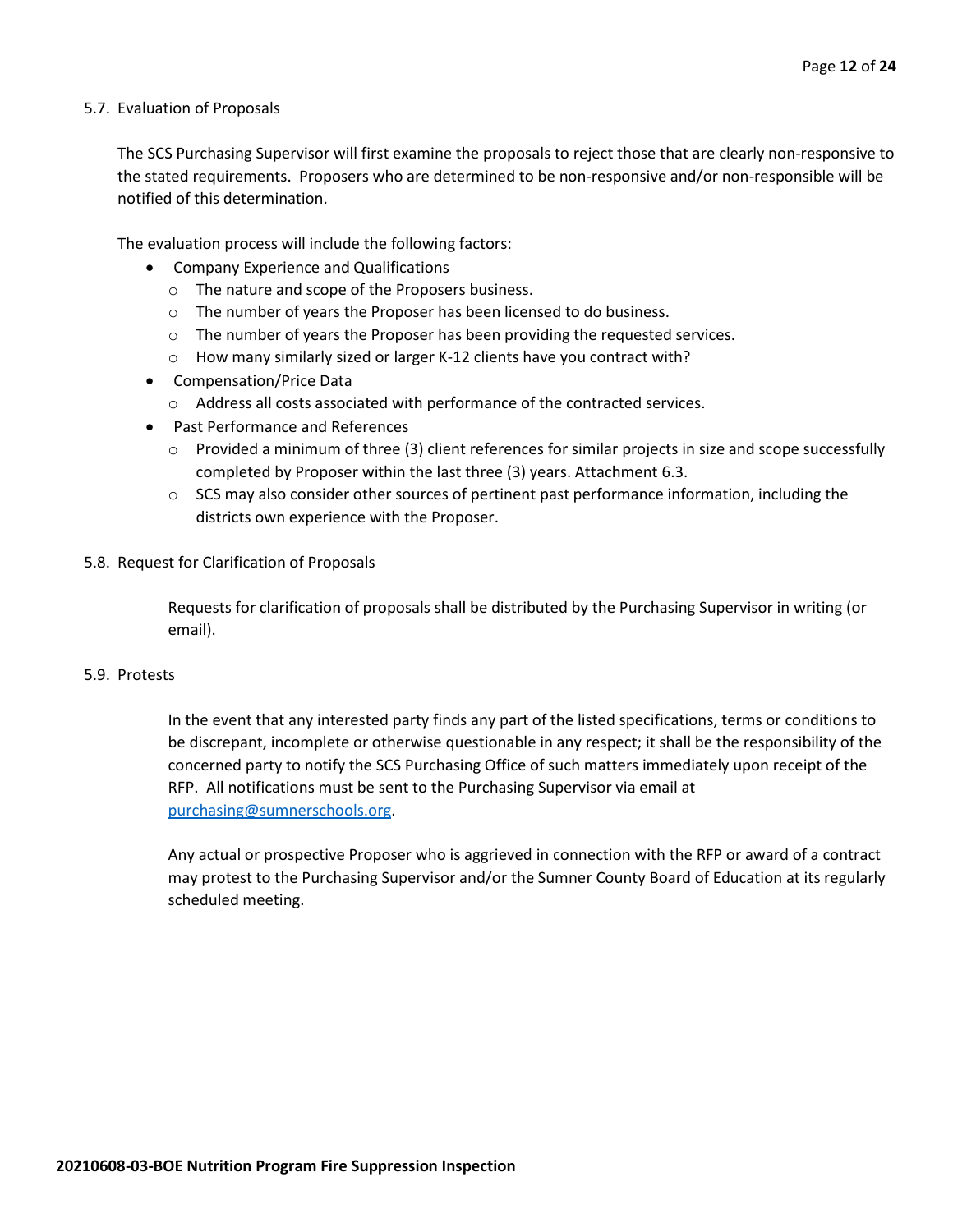## **ATTACHMENT 6.1 - Contact Information**

| <b>Company Legal Name:</b>                 |          |  |  |  |
|--------------------------------------------|----------|--|--|--|
| <b>Company Official Address:</b>           |          |  |  |  |
|                                            |          |  |  |  |
| Company Web Site (URL):                    |          |  |  |  |
|                                            |          |  |  |  |
|                                            |          |  |  |  |
| Contact Person for project administration: |          |  |  |  |
|                                            |          |  |  |  |
|                                            |          |  |  |  |
|                                            |          |  |  |  |
|                                            | (office) |  |  |  |
|                                            | (mobile) |  |  |  |
|                                            |          |  |  |  |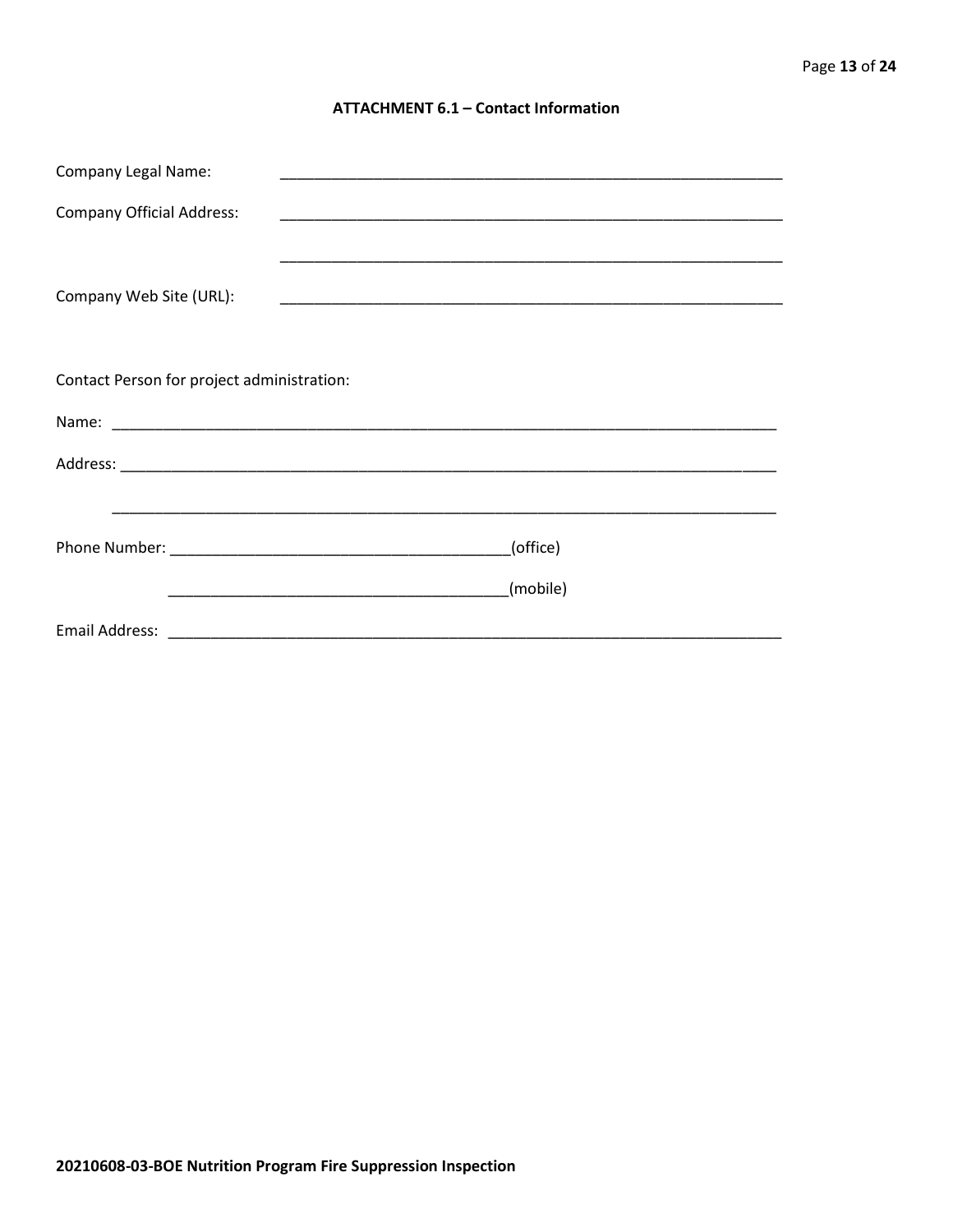

Date

Attn: Purchasing Supervisor 1500 Airport Road Gallatin, TN 37066

**ATTACHMENT 6.2 – Bid Form/Certification**

# **SEE ATTACHED PAGE**

By checking this box, Proposer agrees that SCS reserves the right to extend the terms, conditions and prices of this contract to other Institutions (such as State, Local and/or Public Agencies) who express an interest in participating in any contract that results from this RFP. Each of the piggyback Institutions will issue their own purchasing documents for the goods/service. Proposer agrees that SCS shall bear no responsibility or liability for any agreements between Proposer and the other Institution(s) who desire to exercise this option.

By Signing below, Proposer certifies they have carefully examined all instructions, requirements, specifications, terms and conditions of the RFP and certifies:

- It is a reputable company regularly engaged in providing goods and/or services necessary to meet the requirements, specifications, terms and conditions of the RFP.
- All statements, information and representations prepared and submitted in response to the RFP are current, complete, true and accurate. Proposer acknowledges that the Sumner County Board of Education (SCS) will rely on such statements, information and representations in selecting the successful proposer(s).
- That the prices quoted shall be SCSs pricing for the products and/or service.
- It shall be bound by all statements, representations, warranties and guarantees made in its proposal.
- Proposer acknowledges that the contract may be canceled if any conflict of interest or appearance of a conflict of interest is discovered by SCS, in its sole discretion.
- All purchase orders must be duly authorized and executed by SCS and subject to the terms and conditions of the RFP.

| Title             |  |  |
|-------------------|--|--|
|                   |  |  |
| Vendor Legal Name |  |  |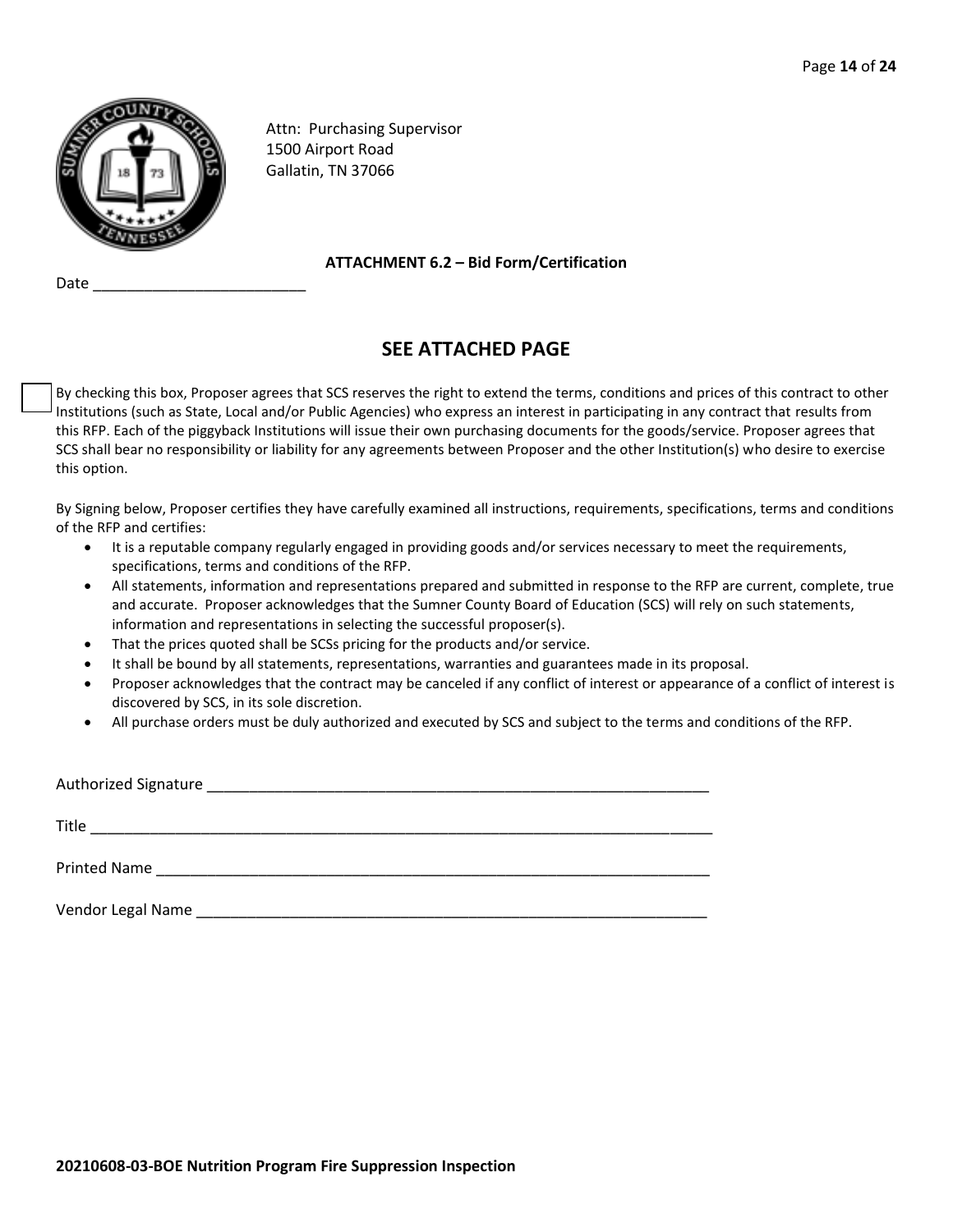| <b>One Cylinder Inspection</b><br>per inspection                                                      |  |
|-------------------------------------------------------------------------------------------------------|--|
| <b>Additional Cylinder Inspection</b>                                                                 |  |
| per inspection                                                                                        |  |
| Links 280/360/450/500                                                                                 |  |
| <b>Blow Off Cap/Metal</b>                                                                             |  |
| <b>Blow Off Cap/Rubber</b>                                                                            |  |
| <b>Buckeye Cartridge</b>                                                                              |  |
| Rangeguard 12 gm                                                                                      |  |
| <b>Rangeguard UCH</b>                                                                                 |  |
| Pyrochem 16 gm                                                                                        |  |
| <b>Nozzle Refurbish</b>                                                                               |  |
| <b>Nozzle Replace</b>                                                                                 |  |
| <b>Busting Disc</b>                                                                                   |  |
| <b>O</b> Rings                                                                                        |  |
| <b>Foil Disc</b>                                                                                      |  |
| <b>Ansul Receiver Gaskets</b>                                                                         |  |
| <b>Hydro Testing Price of Tank (cylinders)</b><br>Includes labor and chemical and all cost for refill |  |
| <b>Replacement Parts</b>                                                                              |  |
| Includes manufacturer's suggested list price                                                          |  |
| <b>Emergency - Hourly Price per Hour</b>                                                              |  |
| <b>Standard Crew Labor Rate</b><br>$\bullet$                                                          |  |
| <b>Standard Labor Rate Single Worker</b><br>$\bullet$                                                 |  |
| Any additional incurred charges                                                                       |  |

**Company Name: \_\_\_\_\_\_\_\_\_\_\_\_\_\_\_\_\_\_\_\_\_\_\_\_\_\_\_\_\_\_\_\_\_\_\_\_\_\_\_\_\_\_\_\_\_\_\_\_\_\_\_\_\_\_\_\_\_\_\_\_\_\_\_\_\_\_\_\_\_\_\_\_\_\_\_\_\_\_\_\_\_\_\_\_**

**Date: \_\_\_\_\_\_\_\_\_\_\_\_\_\_\_\_\_\_\_\_\_\_\_\_\_\_\_\_\_\_\_\_\_\_\_\_\_\_\_\_\_\_\_\_**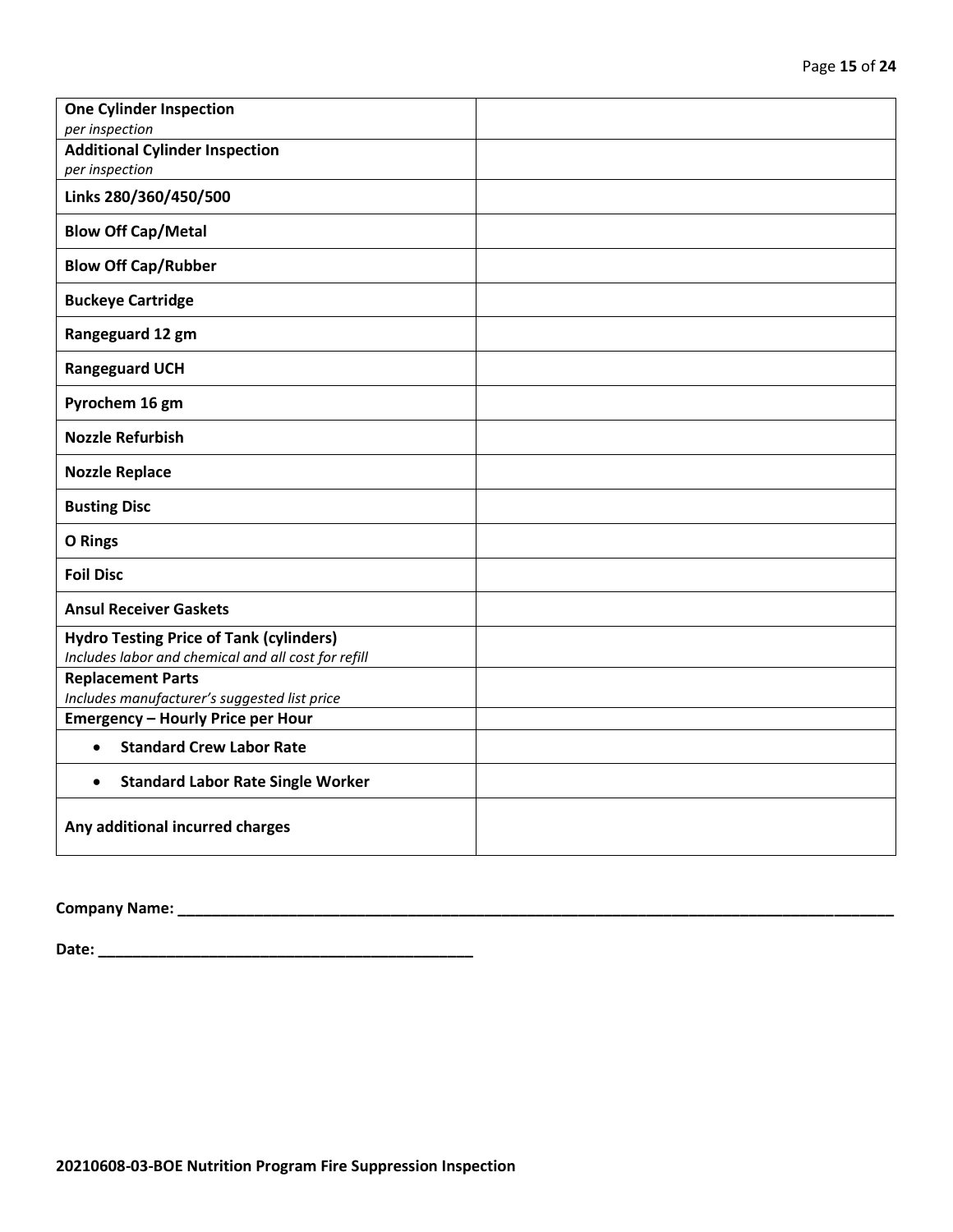# **ATTACHMENT 6.3 - References**

| 1. |                                    |  |
|----|------------------------------------|--|
|    |                                    |  |
|    |                                    |  |
|    |                                    |  |
|    |                                    |  |
|    |                                    |  |
| 2. |                                    |  |
|    |                                    |  |
|    |                                    |  |
|    |                                    |  |
|    |                                    |  |
|    |                                    |  |
| 3. |                                    |  |
|    |                                    |  |
|    |                                    |  |
|    |                                    |  |
|    |                                    |  |
|    |                                    |  |
|    | 4. Project Name/Location: ________ |  |
|    |                                    |  |
|    |                                    |  |
|    |                                    |  |
|    |                                    |  |
|    |                                    |  |

\*Proposers may copy this page and submit additional references.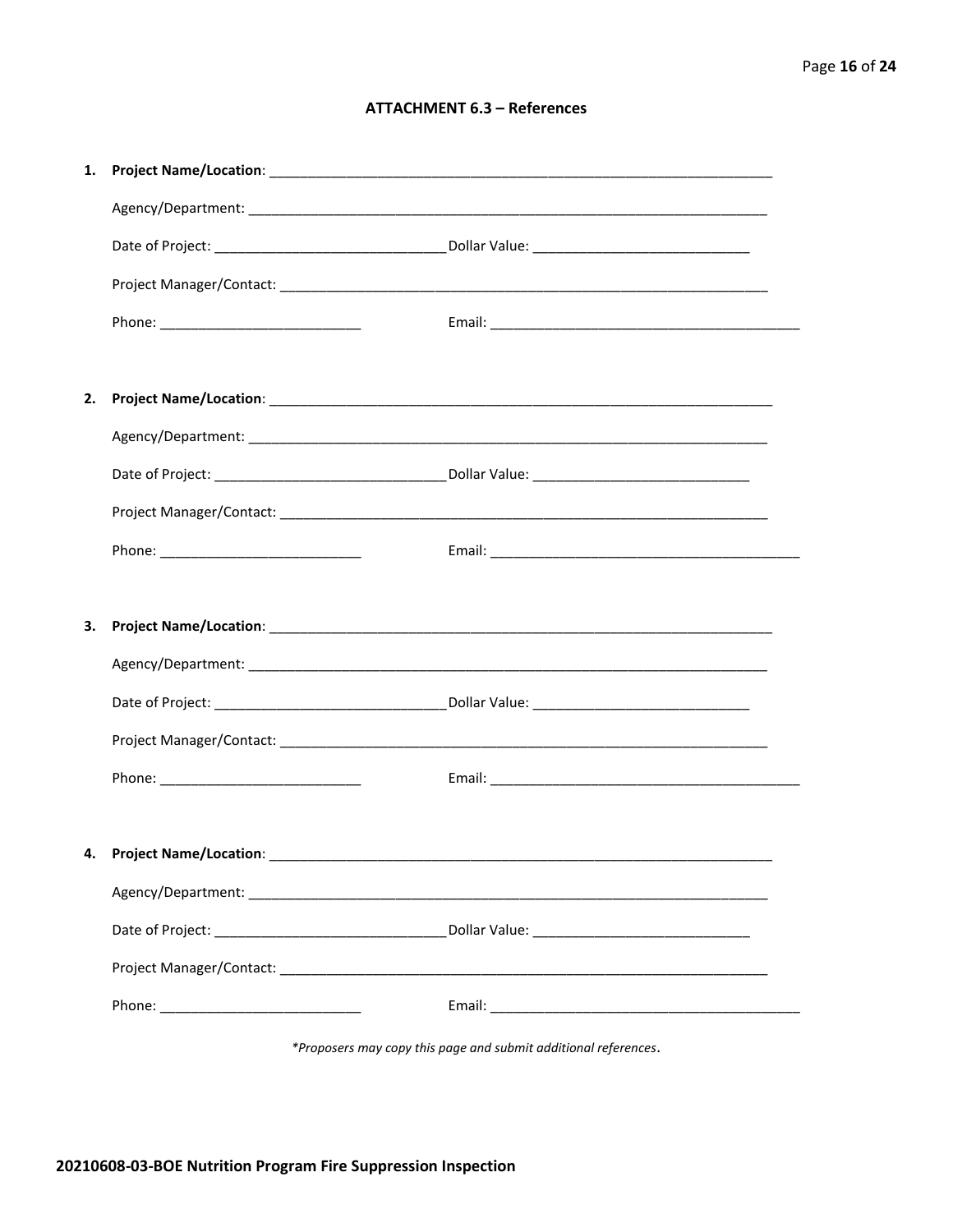## **ATTACHMENT 6.4 – Certification of Non-Collusion & Debarment or Suspension**

The undersigned Proposer certifies that they are duly authorized to execute this contract, that this company, corporation, firm, partnership or individual has not prepared this proposal in collusion with any other respondent, and that the contents of this proposal as to prices, terms or conditions of said proposal have not been communicated by the undersigned nor by any employee or agent to any other person engaged in this type of business prior to the official opening of this proposal.

The undersigned Proposer certifies, to the best of its knowledge and belief, that it and its principals:

- Are not presently debarred, suspended, proposed for debarment, declared ineligible or voluntarily excluded from participation in transactions under federal non-procurement programs by any federal department or agency;
- Have not, within the three-year period preceding the proposal, had one or more public transactions (federal, state or local) terminated for cause or default; and
- Are not presently indicated or otherwise criminally or civilly charged by a government entity (federal, state or local) and have not, within the three-year period preceding the bid, been convicted or had a civil judgement rendered against it:
	- $\circ$  For the commission of fraud or a criminal offense in connection with obtaining, attempting to obtain or performing a public transaction (federal, state or local) or a procurement contract under such a public transaction;
	- $\circ$  For the violation of federal or state antitrust statutes, including those proscribing price fixing between competitors, the allocation of customers between competitors, or bid rigging; or
	- o For the commission of embezzlement, theft, forgery, bribery, falsification or destruction of records, making false statements, or receiving stolen property.

I understand that a false statement on this certification may be grounds for the rejection of this proposal or the termination of the award. In addition, under 18 U.S.C. 1001, a false statement may result in a fine of up to \$10,000 or imprisonment for up to five years, or both.

Company: \_\_\_\_\_\_\_\_\_\_\_\_\_\_\_\_\_\_\_\_\_\_\_\_\_\_\_\_\_\_\_\_\_\_\_\_\_\_\_\_\_\_\_\_\_\_\_\_\_\_\_\_\_\_\_\_\_\_\_\_\_\_\_\_\_\_\_\_\_\_\_\_\_\_\_\_

Respondent Signature: \_\_\_\_\_\_\_\_\_\_\_\_\_\_\_\_\_\_\_\_\_\_\_\_\_\_\_\_\_\_\_\_\_\_\_\_\_\_\_\_\_\_\_\_\_\_\_\_\_\_\_\_\_\_\_\_\_\_\_\_\_\_\_\_\_\_

Respondent (Print Name & Title): \_\_\_\_\_\_\_\_\_\_\_\_\_\_\_\_\_\_\_\_\_\_\_\_\_\_\_\_\_\_\_\_\_\_\_\_\_\_\_\_\_\_\_\_\_\_\_\_\_\_\_\_\_\_\_\_\_

Date: \_\_\_\_\_\_\_\_\_\_\_\_\_\_\_\_\_\_\_\_\_\_\_\_\_\_\_\_\_\_\_\_\_\_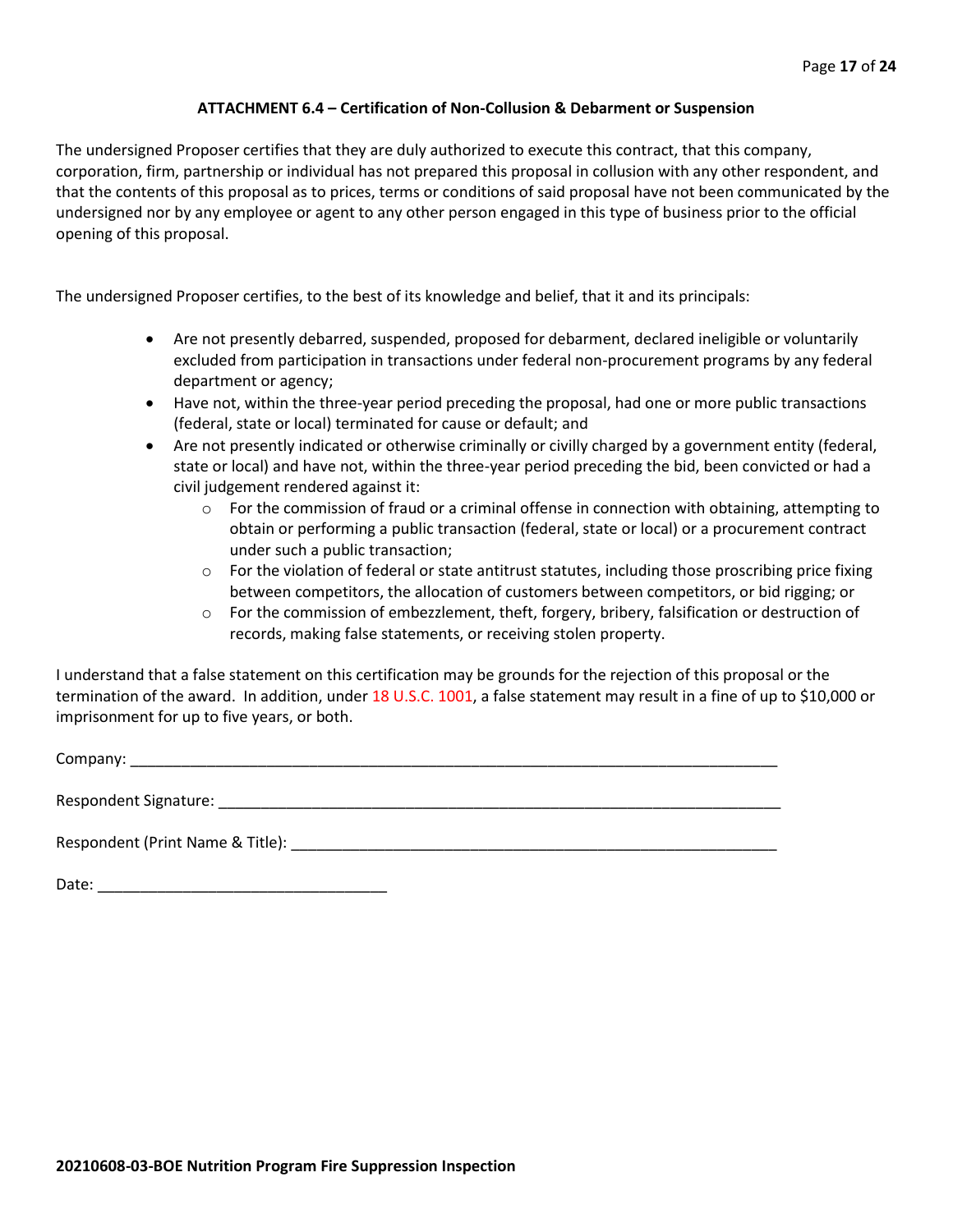### **ATTACHMENT 6.5 – Attestation Re Personnel**

# **ATTESTATION RE PERSONNEL USED IN CONTRACT PERFORMANCE**

| CONTRACTOR LEGAL ENTITY NAME:                                          |  |
|------------------------------------------------------------------------|--|
| FEDERAL EMPLOYER IDENTIFICATION NUMBER:<br>(or Social Security Number) |  |

**The Contractor, identified above, does hereby attest, certify, warrant and assure that the Contractor shall not knowingly utilize the services of an illegal immigrant in the performance of this Contract and shall not knowingly utilize the services of any subcontractor who will utilize the services of an illegal immigrant in the performance of this Contract, T.C.A. § 12-3-309.**

SIGNATURE & DATE:

*NOTICE: This attestation MUST be signed by an individual empowered to contractually bind the Contractor.*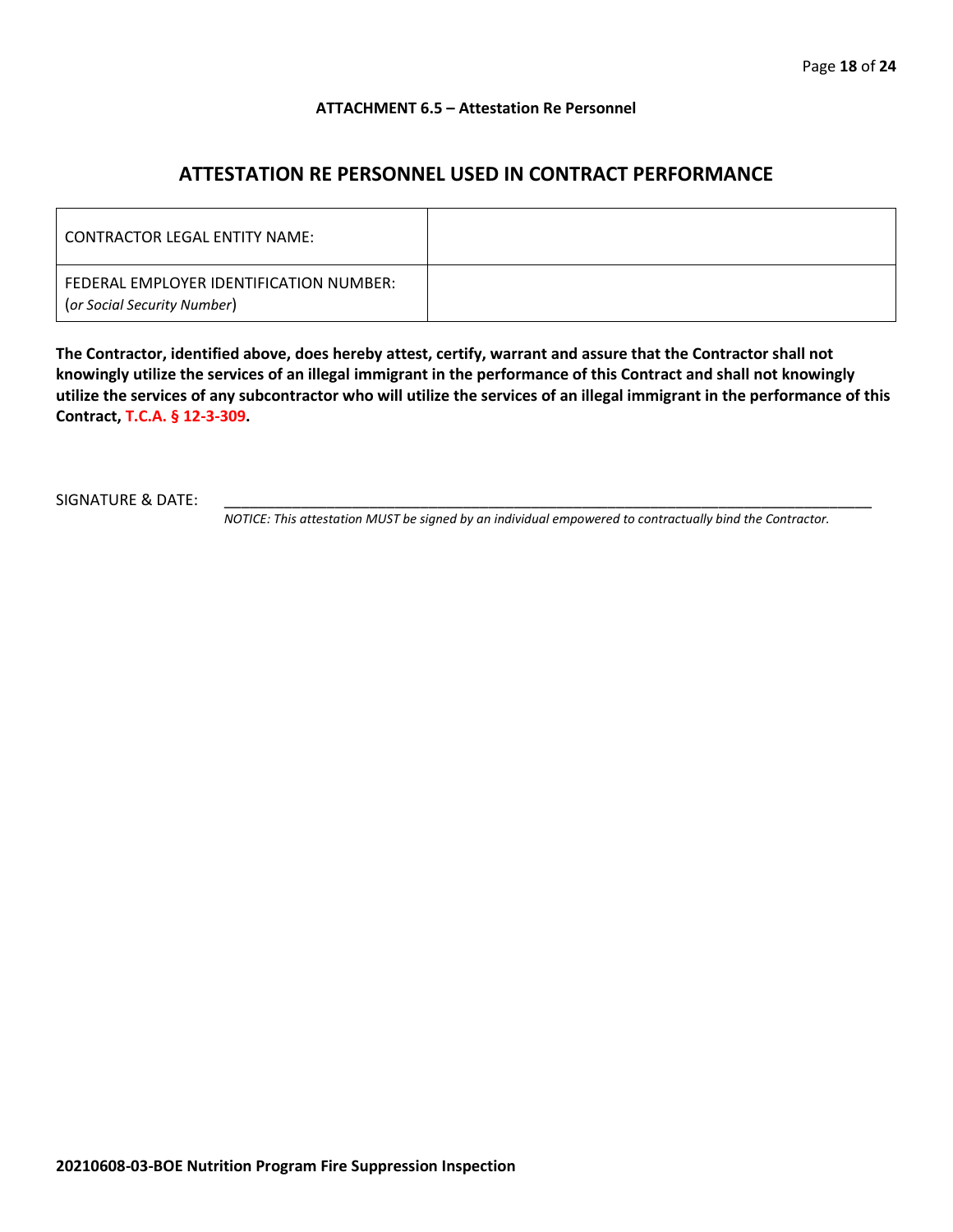#### **ATTACHMENT 6.6 – Drug Free Workplace Affidavit**

The Sumner County Board of Education is committed to maintaining a safe and productive work environment for its employees and to providing high quality service to its citizens. The goal of this policy is for Sumner County Board of Education employees and contractors to remain, or become and remain, drug-free. Abuse and dependency on alcohol and/or drugs can seriously affect the health of employees, contractors and citizens, jeopardize personal safety, impact the safety of others and impair job performance.

STATE OF

**COUNTY OF** \_\_\_\_\_\_\_\_\_\_\_\_\_\_\_\_\_\_\_\_\_\_\_\_\_\_\_\_\_\_\_\_\_

The undersigned, principal officer of

an employer of five (5) or more employees contracting with Sumner County Board of Education to provide goods or services, hereby states under oath as follows:

- 1. The undersigned is a principal officer of (hereinafter referred to as the "Company") and is duly authorized to execute this Affidavit on behalf of the Company.
- 2. The Company submits this Affidavit pursuant to **T.C.A. § 50-9-113**, which requires each employer with no less than five (5) employees receiving pay who contracts with the state and any local government to provide contracted services to submit an affidavit stating that such employer has a drug-free workplace program that complies with Title 50, Chapter 9 of the *Tennessee Code Annotated*.
- 3. The Company is in compliance with **T.C.A. § 50-9-113** and all applicable Federal Laws, Rules and Regulations requiring a drug-free workplace program.

Further affiant saith not.

| <b>Principal Officer:</b>                                                                                        |           |
|------------------------------------------------------------------------------------------------------------------|-----------|
| <b>STATE OF</b>                                                                                                  |           |
| <b>COUNTY OF</b>                                                                                                 |           |
| Before me personally appeared                                                                                    | with whom |
| Lam personally acquainted (or proved to me on the basis of satisfactory evidence) and who acknowledged that such |           |

idence) and who acknowledged that such person executed the foregoing affidavit for the purposes therein contained.

Witness my hand and seal at office this \_\_\_\_\_\_\_\_\_\_\_\_\_ day of \_\_\_\_\_\_\_\_\_\_\_\_\_\_\_\_\_\_\_\_\_, 20\_\_\_\_.

\_\_\_\_\_\_\_\_\_\_\_\_\_\_\_\_\_\_\_\_\_\_\_\_\_\_\_\_\_\_\_\_\_\_\_\_\_\_\_\_\_\_\_\_\_\_\_\_ Notary Public

My commission expires: \_\_\_\_\_\_\_\_\_\_\_\_\_\_\_\_\_\_\_\_\_\_\_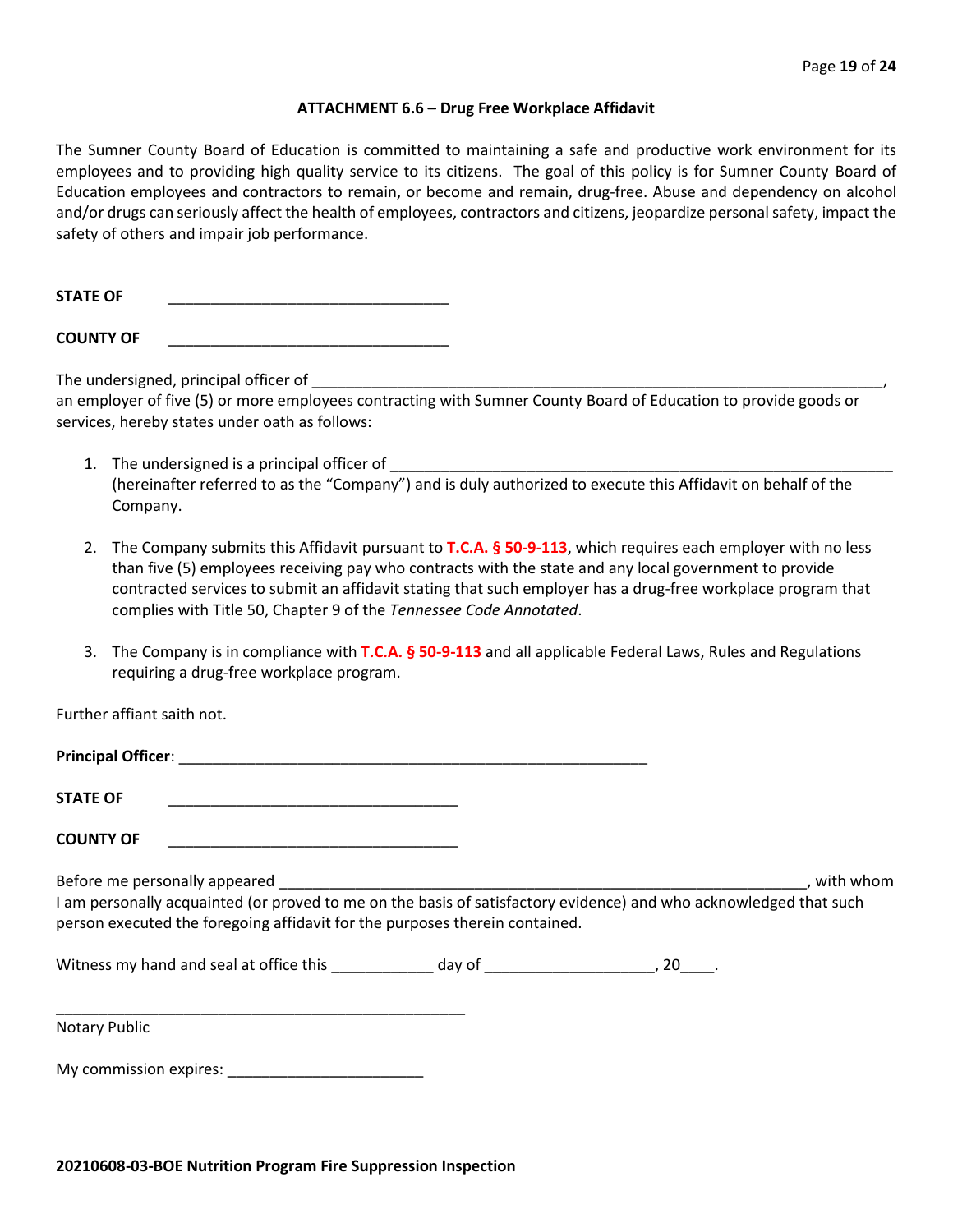## **ATTACHMENT 6.7 – W9**

|                                                                                                                                                                                                                                                                                                                                                                                                                                                                                                                                                                                                                                                                                                                                                                                                             | <b>Request for Taxpayer</b><br>(Rev. December 2014)<br><b>Identification Number and Certification</b><br>Department of the Treasury<br>Internal Revenue Service<br>1 Name (as shown on your income tax return). Name is required on this line; do not leave this line blank.                                                                                                                            |                                                                                                                                                                                                                                                                                                                                                                                                                                                                                                                                                                                                                                                                                                                                                  |                                                                                                                                                                                                                                                                                           |                               |                                       |                 |  | Give Form to the<br>requester. Do not<br>send to the IRS.                                                                          |  |                                   |  |  |
|-------------------------------------------------------------------------------------------------------------------------------------------------------------------------------------------------------------------------------------------------------------------------------------------------------------------------------------------------------------------------------------------------------------------------------------------------------------------------------------------------------------------------------------------------------------------------------------------------------------------------------------------------------------------------------------------------------------------------------------------------------------------------------------------------------------|---------------------------------------------------------------------------------------------------------------------------------------------------------------------------------------------------------------------------------------------------------------------------------------------------------------------------------------------------------------------------------------------------------|--------------------------------------------------------------------------------------------------------------------------------------------------------------------------------------------------------------------------------------------------------------------------------------------------------------------------------------------------------------------------------------------------------------------------------------------------------------------------------------------------------------------------------------------------------------------------------------------------------------------------------------------------------------------------------------------------------------------------------------------------|-------------------------------------------------------------------------------------------------------------------------------------------------------------------------------------------------------------------------------------------------------------------------------------------|-------------------------------|---------------------------------------|-----------------|--|------------------------------------------------------------------------------------------------------------------------------------|--|-----------------------------------|--|--|
| $\sim$                                                                                                                                                                                                                                                                                                                                                                                                                                                                                                                                                                                                                                                                                                                                                                                                      |                                                                                                                                                                                                                                                                                                                                                                                                         | 2 Business name/disregarded entity name, if different from above<br>3 Check appropriate box for federal tax classification; check only one of the following seven boxes:                                                                                                                                                                                                                                                                                                                                                                                                                                                                                                                                                                         |                                                                                                                                                                                                                                                                                           |                               |                                       |                 |  |                                                                                                                                    |  | 4 Exemptions (codes apply only to |  |  |
| Specific Instructions on page<br>Print or type                                                                                                                                                                                                                                                                                                                                                                                                                                                                                                                                                                                                                                                                                                                                                              | C Corporation<br>$\Box$ S Corporation<br>Partnership<br>Individual/sole proprietor or<br>single-member LLC<br>Limited liability company. Enter the tax classification (C=C corporation, S=S corporation, P=partnership) ▶<br>Note. For a single-member LLC that is disregarded, do not check LLC; check the appropriate box in the line above for<br>the tax classification of the single-member owner. |                                                                                                                                                                                                                                                                                                                                                                                                                                                                                                                                                                                                                                                                                                                                                  |                                                                                                                                                                                                                                                                                           | Trust/estate<br>code (if any) |                                       |                 |  | certain entities, not individuals; see<br>instructions on page 3):<br>Exempt payee code (if any)<br>Exemption from FATCA reporting |  |                                   |  |  |
| See                                                                                                                                                                                                                                                                                                                                                                                                                                                                                                                                                                                                                                                                                                                                                                                                         | Other (see instructions) ▶<br>6 City, state, and ZIP code                                                                                                                                                                                                                                                                                                                                               | 5 Address (number, street, and apt. or suite no.)                                                                                                                                                                                                                                                                                                                                                                                                                                                                                                                                                                                                                                                                                                | (Applies to accounts maintained outside the U.S.)<br>Requester's name and address (optional)                                                                                                                                                                                              |                               |                                       |                 |  |                                                                                                                                    |  |                                   |  |  |
| Part I                                                                                                                                                                                                                                                                                                                                                                                                                                                                                                                                                                                                                                                                                                                                                                                                      |                                                                                                                                                                                                                                                                                                                                                                                                         | 7 List account number(s) here (optional)<br><b>Taxpayer Identification Number (TIN)</b>                                                                                                                                                                                                                                                                                                                                                                                                                                                                                                                                                                                                                                                          |                                                                                                                                                                                                                                                                                           |                               |                                       |                 |  |                                                                                                                                    |  |                                   |  |  |
| Enter your TIN in the appropriate box. The TIN provided must match the name given on line 1 to avoid<br>backup withholding. For individuals, this is generally your social security number (SSN). However, for a<br>resident alien, sole proprietor, or disregarded entity, see the Part I instructions on page 3. For other<br>entities, it is your employer identification number (EIN). If you do not have a number, see How to get a<br>TIN on page 3.                                                                                                                                                                                                                                                                                                                                                  |                                                                                                                                                                                                                                                                                                                                                                                                         |                                                                                                                                                                                                                                                                                                                                                                                                                                                                                                                                                                                                                                                                                                                                                  |                                                                                                                                                                                                                                                                                           |                               | <b>Social security number</b><br>or   |                 |  |                                                                                                                                    |  |                                   |  |  |
|                                                                                                                                                                                                                                                                                                                                                                                                                                                                                                                                                                                                                                                                                                                                                                                                             | guidelines on whose number to enter.                                                                                                                                                                                                                                                                                                                                                                    | Note. If the account is in more than one name, see the instructions for line 1 and the chart on page 4 for                                                                                                                                                                                                                                                                                                                                                                                                                                                                                                                                                                                                                                       |                                                                                                                                                                                                                                                                                           |                               | <b>Employer identification number</b> | $\qquad \qquad$ |  |                                                                                                                                    |  |                                   |  |  |
| Part II                                                                                                                                                                                                                                                                                                                                                                                                                                                                                                                                                                                                                                                                                                                                                                                                     | Certification                                                                                                                                                                                                                                                                                                                                                                                           |                                                                                                                                                                                                                                                                                                                                                                                                                                                                                                                                                                                                                                                                                                                                                  |                                                                                                                                                                                                                                                                                           |                               |                                       |                 |  |                                                                                                                                    |  |                                   |  |  |
|                                                                                                                                                                                                                                                                                                                                                                                                                                                                                                                                                                                                                                                                                                                                                                                                             | Under penalties of perjury, I certify that:                                                                                                                                                                                                                                                                                                                                                             |                                                                                                                                                                                                                                                                                                                                                                                                                                                                                                                                                                                                                                                                                                                                                  |                                                                                                                                                                                                                                                                                           |                               |                                       |                 |  |                                                                                                                                    |  |                                   |  |  |
|                                                                                                                                                                                                                                                                                                                                                                                                                                                                                                                                                                                                                                                                                                                                                                                                             |                                                                                                                                                                                                                                                                                                                                                                                                         | 1. The number shown on this form is my correct taxpayer identification number (or I am waiting for a number to be issued to me); and<br>2. I am not subject to backup withholding because: (a) I am exempt from backup withholding, or (b) I have not been notified by the Internal Revenue<br>Service (IRS) that I am subject to backup withholding as a result of a failure to report all interest or dividends, or (c) the IRS has notified me that I am<br>no longer subject to backup withholding; and                                                                                                                                                                                                                                      |                                                                                                                                                                                                                                                                                           |                               |                                       |                 |  |                                                                                                                                    |  |                                   |  |  |
|                                                                                                                                                                                                                                                                                                                                                                                                                                                                                                                                                                                                                                                                                                                                                                                                             |                                                                                                                                                                                                                                                                                                                                                                                                         | 3. I am a U.S. citizen or other U.S. person (defined below); and                                                                                                                                                                                                                                                                                                                                                                                                                                                                                                                                                                                                                                                                                 |                                                                                                                                                                                                                                                                                           |                               |                                       |                 |  |                                                                                                                                    |  |                                   |  |  |
| Sign<br>Here                                                                                                                                                                                                                                                                                                                                                                                                                                                                                                                                                                                                                                                                                                                                                                                                | instructions on page 3.<br>Signature of<br>U.S. person                                                                                                                                                                                                                                                                                                                                                  | 4. The FATCA code(s) entered on this form (if any) indicating that I am exempt from FATCA reporting is correct.<br>Certification instructions. You must cross out item 2 above if you have been notified by the IRS that you are currently subject to backup withholding<br>because you have failed to report all interest and dividends on your tax return. For real estate transactions, item 2 does not apply. For mortgage<br>interest paid, acquisition or abandonment of secured property, cancellation of debt, contributions to an individual retirement arrangement (IRA), and<br>generally, payments other than interest and dividends, you are not required to sign the certification, but you must provide your correct TIN. See the |                                                                                                                                                                                                                                                                                           | Date $\blacktriangleright$    |                                       |                 |  |                                                                                                                                    |  |                                   |  |  |
|                                                                                                                                                                                                                                                                                                                                                                                                                                                                                                                                                                                                                                                                                                                                                                                                             |                                                                                                                                                                                                                                                                                                                                                                                                         |                                                                                                                                                                                                                                                                                                                                                                                                                                                                                                                                                                                                                                                                                                                                                  |                                                                                                                                                                                                                                                                                           |                               |                                       |                 |  |                                                                                                                                    |  |                                   |  |  |
| <b>General Instructions</b><br>Section references are to the Internal Revenue Code unless otherwise noted.<br>Future developments. Information about developments affecting Form W-9 (such                                                                                                                                                                                                                                                                                                                                                                                                                                                                                                                                                                                                                  |                                                                                                                                                                                                                                                                                                                                                                                                         | ● Form 1098 (home mortgage interest), 1098-E (student loan interest), 1098-T<br>(tuition)<br>· Form 1099-C (canceled debt)<br>· Form 1099-A (acquisition or abandonment of secured property)                                                                                                                                                                                                                                                                                                                                                                                                                                                                                                                                                     |                                                                                                                                                                                                                                                                                           |                               |                                       |                 |  |                                                                                                                                    |  |                                   |  |  |
| as legislation enacted after we release it) is at www.irs.gov/fw9.<br><b>Purpose of Form</b><br>An individual or entity (Form W-9 requester) who is required to file an information<br>return with the IRS must obtain your correct taxpayer identification number (TIN)<br>which may be your social security number (SSN), individual taxpayer identification<br>number (ITIN), adoption taxpayer identification number (ATIN), or employer<br>identification number (EIN), to report on an information return the amount paid to<br>you, or other amount reportable on an information return. Examples of information<br>returns include, but are not limited to, the following:<br>· Form 1099-INT (interest earned or paid)<br>. Form 1099-DIV (dividends, including those from stocks or mutual funds) |                                                                                                                                                                                                                                                                                                                                                                                                         | Use Form W-9 only if you are a U.S. person (including a resident alien), to<br>provide your correct TIN.<br>If you do not return Form W-9 to the requester with a TIN, you might be subject<br>to backup withholding. See What is backup withholding? on page 2.<br>By signing the filled-out form, you:<br>1. Certify that the TIN you are giving is correct (or you are waiting for a number<br>to be issued).<br>2. Certify that you are not subject to backup withholding, or<br>3. Claim exemption from backup withholding if you are a U.S. exempt payee. If<br>applicable, you are also certifying that as a U.S. person, your allocable share of<br>any partnership income from a U.S. trade or business is not subject to the           |                                                                                                                                                                                                                                                                                           |                               |                                       |                 |  |                                                                                                                                    |  |                                   |  |  |
| brokers)                                                                                                                                                                                                                                                                                                                                                                                                                                                                                                                                                                                                                                                                                                                                                                                                    |                                                                                                                                                                                                                                                                                                                                                                                                         | . Form 1099-MISC (various types of income, prizes, awards, or gross proceeds)<br>. Form 1099-B (stock or mutual fund sales and certain other transactions by<br>· Form 1099-S (proceeds from real estate transactions)<br>. Form 1099-K (merchant card and third party network transactions)                                                                                                                                                                                                                                                                                                                                                                                                                                                     | withholding tax on foreign partners' share of effectively connected income, and<br>4. Certify that FATCA code(s) entered on this form (if any) indicating that you are<br>exempt from the FATCA reporting, is correct. See What is FATCA reporting? on<br>page 2 for further information. |                               |                                       |                 |  |                                                                                                                                    |  |                                   |  |  |
|                                                                                                                                                                                                                                                                                                                                                                                                                                                                                                                                                                                                                                                                                                                                                                                                             |                                                                                                                                                                                                                                                                                                                                                                                                         | Cat. No. 10231X                                                                                                                                                                                                                                                                                                                                                                                                                                                                                                                                                                                                                                                                                                                                  |                                                                                                                                                                                                                                                                                           |                               |                                       |                 |  |                                                                                                                                    |  | Form W-9 (Rev. 12-2014)           |  |  |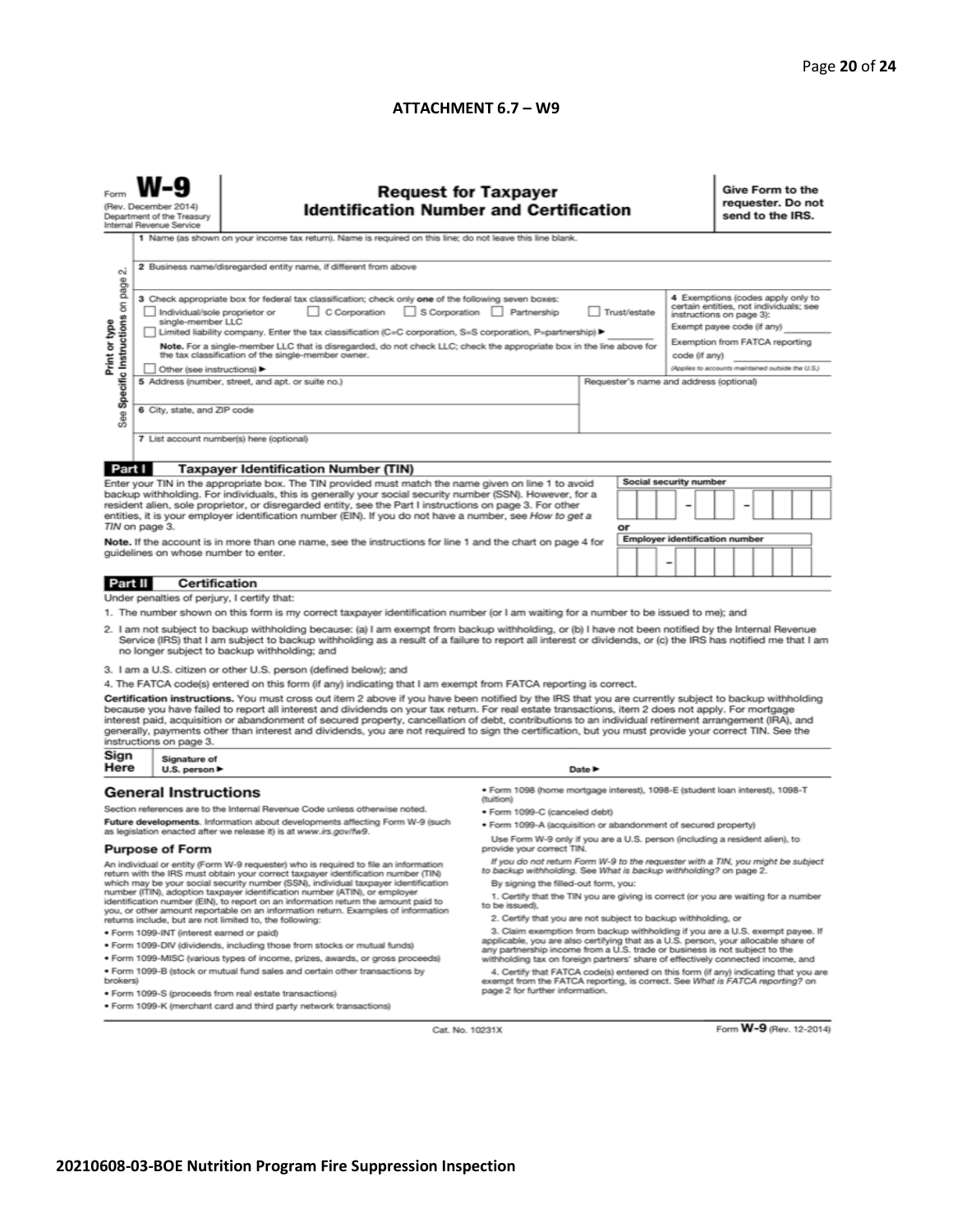#### **ATTACHMENT 6.8 – Standard Terms & Conditions SUMNER COUNTY BOARD OF EDUCATION (SCS)**

#### **1. PREPARATION AND SUBMISSION OF BID.**

- **a.** Failure to examine any drawings**,** specifications, or instructions will be at the proposer's risk. Any deviation from the stated terms, conditions and specifications must be coordinated with and approved in writing by the SCS Purchasing Supervisor.
- **b.** RFP/ITB SUBMITTAL / SIGNATURE: Proposal shall give the full name and business address of the bidder. If the proposer is a corporation, the name shall be stated as it is in the corporate charter. Proposals must be signed in ink by the proposer's authorized agent. Unsigned proposals will be rejected. Proposals are to be sealed and the outside of the envelope is to reference the RFP/ITB number. The person signing the proposal must show their title, and if requested by the institution, must furnish satisfactory proof of his or her authority to bind his or her company in contract. Proposer understands that by submitting a proposal with an authorized signature, it shall constitute an offer to SCS. Proposals must be typewritten or in ink; otherwise they may not be considered. Purchase orders will be issued to the firm name appearing on the W9. Electronic submissions via email, fax, etc. shall not be accepted.
- **c.** SCS is not responsible for any costs incurred by any vendor pursuant to the RFP/ITB. The vendor shall be responsible for all costs incurred in connection with the preparation and submission of its proposal.
- **d.** All proposers must be in compliance with T.C.A. § 62-6-119 at the time of proposal submission and provide evidence of compliance with the applicable provisions of the chapter before such proposal may be considered.
- **e.** Proposals are to be received in the location designated in the RFP/ITB no later than the specified date and time. Late submissions will NOT be opened or considered.
- **f.** No erasures permitted. Errors may be crossed out and corrections printed in ink or typewritten adjacent to error and must be initialed in ink by person signing the proposal.
- **g.** Specifications: Reference to available specifications shall be sufficient to make the terms of the specifications binding on the proposer. The use of the name of a manufacturer, or any special brand or make in describing an item does not restrict the proposer to that manufacturer or specific article, unless specifically stated. Comparable products of other manufacturers will be considered if proof of compatibility is contained in the proposal. Proposers are required to notify SCSs Purchasing Supervisor whenever specifications/procedures are not perceived to be fair and open. The articles on which the proposal is submitted must be equal or superior to that specified. Informative and Descriptive Literature: The proposer must show brand or trade names of the articles proposed, when applicable. It shall be the responsibility of the proposer, including proposer's whose product is referenced, to furnish with the proposer such specifications, catalog pages, brochures or other data as will provide an adequate basis for determining the quality and functional capabilities of the product offered. Failure to provide this data may be considered valid justification for rejection of proposer.
- **h.** Samples: Samples of items when called for, must be furnished free of expense, and if not destroyed will, upon proposer's request within ten (10) days of RFP/ITB opening, be returned at the proposer's expense. Each sample must be labeled with the proposer's name, manufacturer's brand name and number, RFP/ITB number and item reference.
- **i.** Time of Performance: The number of calendar days in which delivery is to be made after receipt of order shall be stated in the RFP/ITB and may be a factor in making an award, price notwithstanding. If no delivery time is stated in the bid, bidder agrees that delivery is to be made within two weeks (10 business days) of order.
- **j.** Transportation and delivery charges should be included in the price and be fully prepaid by the vendor to the destination specified in the RFP/ITB. Proposal prices shall include delivery of all items F.O.B. destination.
- **k.** New materials and supplies must be delivered unless otherwise specifically stated in the RFP/ITB.
- **l.** Alternate/multiple bids will not be considered unless specifically called for in the RFP/ITB.
- **m.** Only proposals submitted on RFP/ITB forms furnished by SCS will be considered.
- n. By signing this RFP/ITB where indicated, the proposer agrees to strictly abide by all applicable local, state and federal statutes and regulations. The proposer further certifies that this proposer is made without collusion or fraud.
- **o.** Error in Proposal. In case of error in the extension of prices in the proposal, the unit price will govern. Late submissions will NOT be opened or considered. Proposers are cautioned to verify their proposals before submission, as amendments received after the RFP/ITB deadline will not be considered. No proposals shall be altered, amended or withdrawn after opening. After proposal opening, a proposer may withdraw a proposal only when there is obvious clerical error such as a misplaced decimal point, or when enforcement of the proposal would impose unconscionable hardship due to an error in the proposal resulting in a quotation substantially below the other proposals received. Proposal withdrawals will be considered only upon written request of the proposer.
- **2. OPEN RECORDS.** In order to comply with the provisions of the Tennessee Open Records Act, all proposals will be publicly opened and are subject to public inspection after the award upon written request. Proposers may be present at RFP/ITB opening. Summary information will be posted the SCS website, www.sumnerschools.org under the Invitation to Bid link.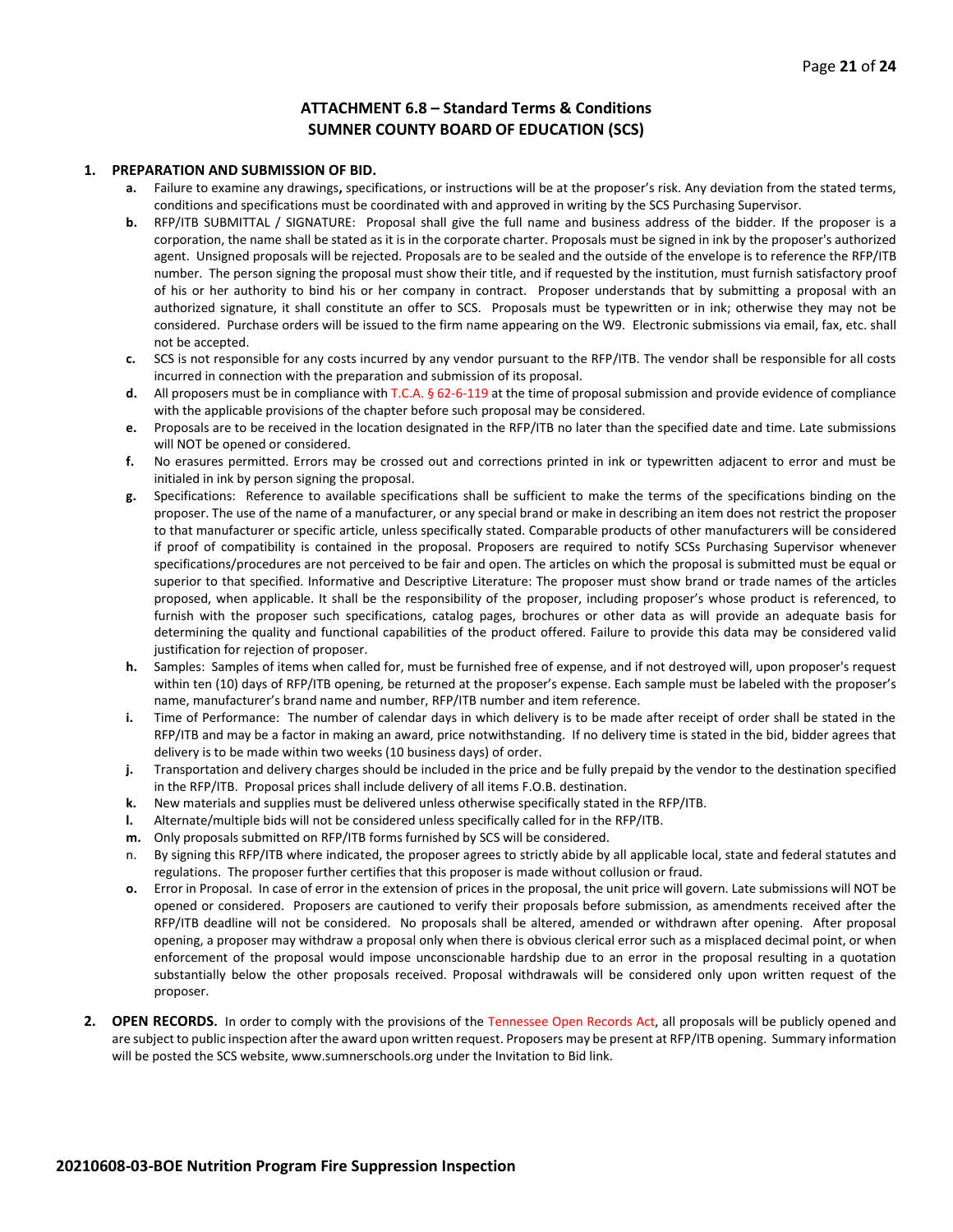- **3. ACCEPTANCE AND AWARD.** SCS reserves the right to reject any and all proposals and to waive any informality in proposals and, unless otherwise specified by the proposer to accept any item in the proposal. Action to reject all proposals shall be taken for unreasonably high prices, errors in the proposal documents, cessation of need, unavailability of funds, or any other reason approved by SCS.
	- a. Contracts and purchases will be made with the lowest, responsive, responsible, qualified proposer. The quality of the articles to be supplied, their conformity with the specifications, their suitability to the requirements of the Institution, cash discount offered, and the delivery terms will be taken into consideration.
	- b. Any deviation from these stated terms, specifications and conditions must be coordinated with and approved in writing by the Purchasing Supervisor.
	- c. Prices quoted on the response (if any) are to be considered firm and binding until the said equipment, supplies or services are in the possession of SCS.
	- d. SCS reserves the right to order more or less than the quantity listed in the proposal.
	- e. If a proposer fails to state a time within which a proposal must be accepted, it is understood and agreed that SCS shall have ninety (90) days to accept.
	- f. No purchase or contract is authorized or valid until the issuance of a SCS purchase order in accordance with SCS policy. No SCS employee is authorized to purchase equipment, supplies or services prior to the issuance of such a purchase order.
	- g. The contract may not be assigned without written SCS consent.
	- h. If the appropriate space is marked on the RFP/ITB, other Institutions (such as State, Local and/or Public Agencies) may purchase off the contract during the same period as SCS.
	- i. The awarded proposer will be required to post a performance and payment bond in the amount of 25% of the contract price if it exceeds \$100,000 as stated by T.C.A. §12-4-201.
	- j. If the project cost is in excess of \$25,000 a performance bond must be secured by the requesting part in an amount equal to the market improvement value.
	- k. By submission of this bid and signature thereof, the Bidder acknowledges compliance with the provisions of Public Chapter No. 587 / Senate Bill No. 2048 (Employee Background Check). The Bidder further agrees to submit a formal certification thereof prior to commencing work.
- **4. PAYMENT**. Payment terms must be specified in the proposal, including any discounts for early payment. Partial payments will not be approved unless justification for such payment can be shown. Terms will be NET 30 days. Payment will not be made until the conditions and specifications of the RFP/ITB are inspected and approved as conforming by persons appointed by SCS.
- **5. DEFAULT OF SELECTED VENDOR.** In case of vendor default, SCS may procure the articles or services from other sources and hold the defaulting vendor responsible for any resulting cost. If the awarded vendor violates any terms of their response, the contract, SCS policy or any law, they may be disqualified from proposing for a period of two years for minor violations or longer for major violations. Proposals from disqualified proposers will not be accepted during the period of disqualification.
- **6. INSPECTION OF PURCHASES.** Articles received which are not equivalent will not be accepted and will be picked up by the vendor or returned to vendor, shipping charges collect. SCS shall have a reasonable period in which to inspect and accept or reject materials without liability. If necessity requires SCS to use nonconforming materials, an appropriate reduction in payment may be made.
- **7. TAXES.** SCS is tax exempt; do not include taxes in quotation. Vendors making improvements or additions to or performing repair work on real property for SCS are liable for any applicable sales or use tax on tangible personal property used in connection with the contract or furnished to vendors by the state for use under the contract.
- **8. NONDISCRIMINATION.** SCS is an equal opportunity employer. SCS and bidder agree to comply with Titles VI and VII of the Civil Rights Act of 1964, Title IX of the Education Amendments of 1972, Section 504 of the Rehabilitation Act of 1973, Executive Order 11,246, the Americans with Disabilities Act of 1990, if applicable, and the related regulations to each. Each party assures that it will not discriminate against any individual including, but not limited to employees or applicants for employment and/or students, because of race, religion, creed, color, sex, age, disability, veteran status or national origin. In the event that any claims should arise with regards to violations of any such local, state or federal law, statues, rule or regulations, the vendor will indemnify and hold SCS harmless for any damages, including court costs or attorney fees, which might be incurred.
- **9. PROHIBITIONS/NO VENDOR CONTRACT FORM.** Acceptance of gifts from vendors is prohibited. T.C.A. §12-4-106. The contract documents for purchase under this RFP/ITB shall consist of the successful proposer's bid and SCSs purchase order. The proposer may request exceptions to terms and conditions and/or request SCS to accept other terms and conditions by means of subsequent documents such as invoices, warranty agreements, license agreements, etc. All subsequent documents shall be open to revision for impermissible language. SCS reserves the right to render the proposal unresponsive and subject the proposal to rejection if successful terms cannot be negotiated.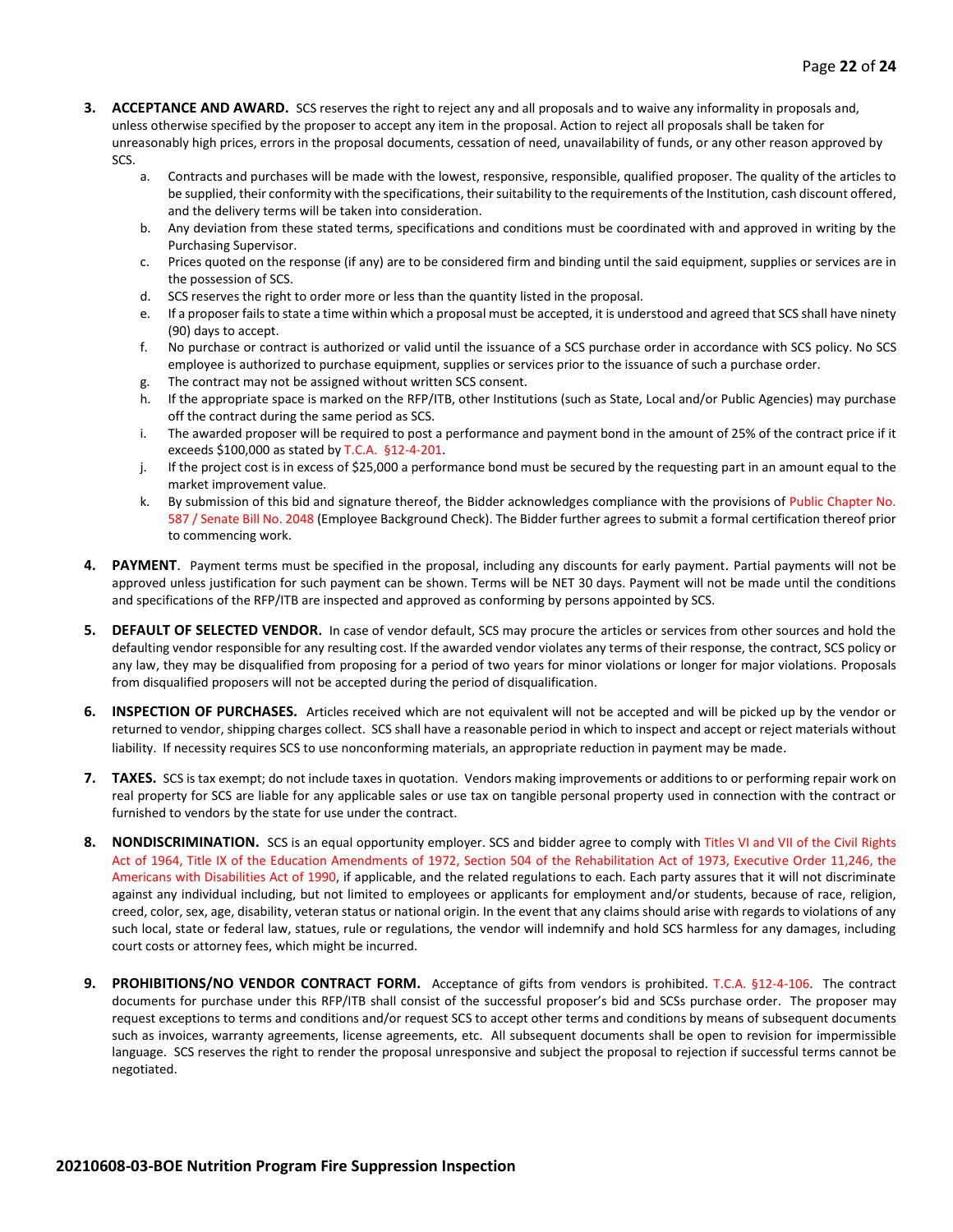- **10. PROHIBITION ON HIRING ILLEGAL IMMIGRANTS.** Tennessee Public Chapter No. 878 of 2006, T.C.A. §12-3-309, requires that Contractor attest in writing that Contractor will not knowingly utilize the services of illegal immigrants in the performance of this Contract and will not knowingly utilize the services of any subcontractor, if permitted under this Contract, who will utilize the services of illegal immigrants in the performance of this Contract. The attestation shall be made on the form, Attestation re Personnel Used in Contract Performance ("the Attestation"), which is attached and hereby incorporated by this reference.
- **11. SALES AND USE TAX.** Before the Purchase Order/Contract resulting from this RFP/ITB is signed, the apparent successful proposer must be registered with the Department of Revenue for the collection of Tennessee sales and use tax as required by T.C.A. §12-3-306.
- **12. ASSIGNMENT.** Neither the vendor nor SCS may assign this agreement without prior written consent of the other party.
- **13. LIABILITIES.** The vendor shall indemnify SCS against liability for any suits, actions or claims of any character arising from or relating to the performance under this agreement by the vendor or its subcontractors. SCS has no obligation for the payment of any judgement or the settlement of any claim made against the vendor or its subcontractors as a result of obligations under this contract.
- **14. APPLICABLE LAW.** Any contract shall be interpreted under the laws and statutes of the State of Tennessee. SCS does not enter into contracts which provide for mediation or arbitration. Any action arising from any contract made from this RFP/ITB shall be brought in the state courts in Sumner County, TN or in the United States Federal District Court for the Middle District of Tennessee.

Additionally, it is a violation of state statutes to purchase materials, supplies, services or any other item from a vendor that is a commissioner, official, employee or board member that has any financial or beneficial interest in such transaction, T.C.A. §12-4-101.

- **15. FUNDS**. The Proposer understands and accepts the non-appropriation of funds provision of SCS.
- **16. DATA PRIVACY AND SECURITY**. Personal Information (PI) includes but is not limited to that information protected by HIPAA, the HITECH Act, FERPA, or Gramm-Leach-Bliley) or such information which would allow a third party to gain access to the personal, medical or financial records of any of any party. Vendor represents and warrants that its collection, access, use, storage, disposal and disclosure of PI complies with all applicable federal and state privacy and data protection laws. Vendor represents and warrants that Vendor will maintain compliance with the SSAE 16 standard, and shall undertake any audits and risk assessments Vendor deems necessary to maintain compliance with SSAE16. If PI provided by SCS to Vendor is subject to FERPA. Vendor agrees that in its handling of FERPA data it will perform as a school official as that term is defined by FERPA regulations. Vendor acknowledges that its improper disclosure or redisclosure of PI covered by FERPA may, under certain circumstances, result in Vendor's exclusion from eligibility to contract with SCS for at least five (5) years. Vendor shall provide SCS with the name and contact information for an employee of Vendor who shall serve as SCS's primary security contact and shall be available to assist Customer twenty-four (24) hours per day, seven (7) days per week as a contact in resolving obligations associated with any security incident in which it is reasonably suspected that there has been a breach of information security. Vendor shall immediately mitigate or resolve any Security Incident, at Vendor's expense and in accordance with applicable privacy rights, laws, regulations and standards. Vendor shall reimburse SCS for actual costs incurred by SCS in responding to, and mitigating damages caused by, any Security Incident, including all costs of notice and/or remediation incurred under applicable law as a result of the Security Incident.
- **17. IRAN DIVESTMENT ACT.** By submission of this proposal, each proposer and each person signing on behalf of any proposer certified, and in the case of a joint proposal, each party thereto certifies as to its own organization, under penalty of perjury, that to the best of its knowledge and belief that each proposer is not on the list created pursuant to T.C.A. §12-12-106.
- **18. COMPLIANCE WITH CONDUCT STANDARDS**. Contractors shall be fully responsible for the conduct of its employees, subcontractors, representatives and agents. Loud or offensive music, language or behavior is unacceptable. Tobacco use of any type and vaping is prohibited on SCS property. Contact or interaction with staff or students is not allowed excepted between designated representatives of SCS and Contractor.